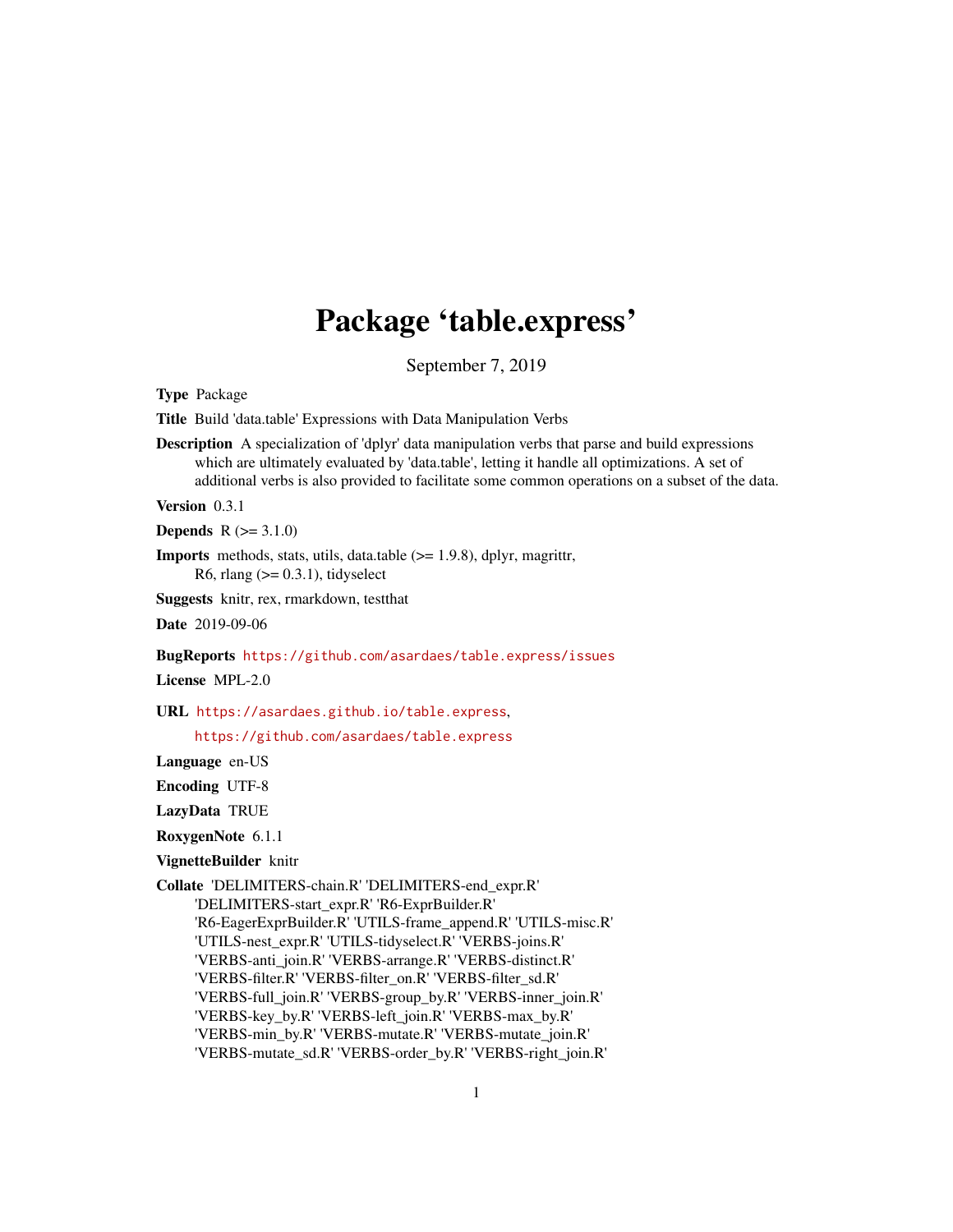#### 2 R topics documented:

'VERBS-select.R' 'VERBS-semi\_join.R' 'VERBS-summarize.R' 'VERBS-transmute.R' 'VERBS-transmute\_sd.R' 'VERBS-where.R' 'pkg.R'

#### NeedsCompilation no

Author Alexis Sarda-Espinosa [cre, aut]

Maintainer Alexis Sarda-Espinosa <alexis.sarda@gmail.com>

Repository CRAN

Date/Publication 2019-09-07 11:10:02 UTC

## R topics documented:

| 3                                                                                                                              |
|--------------------------------------------------------------------------------------------------------------------------------|
| 5                                                                                                                              |
| 6                                                                                                                              |
| 7                                                                                                                              |
| 8                                                                                                                              |
| 8                                                                                                                              |
| 9                                                                                                                              |
| $extrema_by \dots \dots \dots \dots \dots \dots \dots \dots \dots \dots \dots \dots \dots \dots \dots \dots \dots \dots$<br>10 |
| 11                                                                                                                             |
| 12                                                                                                                             |
| 13                                                                                                                             |
| $frame\_append \ldots \ldots \ldots \ldots \ldots \ldots \ldots \ldots \ldots \ldots \ldots \ldots \ldots$<br>14               |
| $group_by-table.\nexpress \ldots \ldots \ldots \ldots \ldots \ldots \ldots \ldots \ldots \ldots \ldots \ldots$<br>15           |
| 16                                                                                                                             |
| 19                                                                                                                             |
| 20                                                                                                                             |
| 21                                                                                                                             |
| 22                                                                                                                             |
| 23                                                                                                                             |
| 24                                                                                                                             |
| 25                                                                                                                             |
| 26                                                                                                                             |
| 27                                                                                                                             |
| 28                                                                                                                             |
| 29                                                                                                                             |
|                                                                                                                                |

#### **Index** [31](#page-30-0)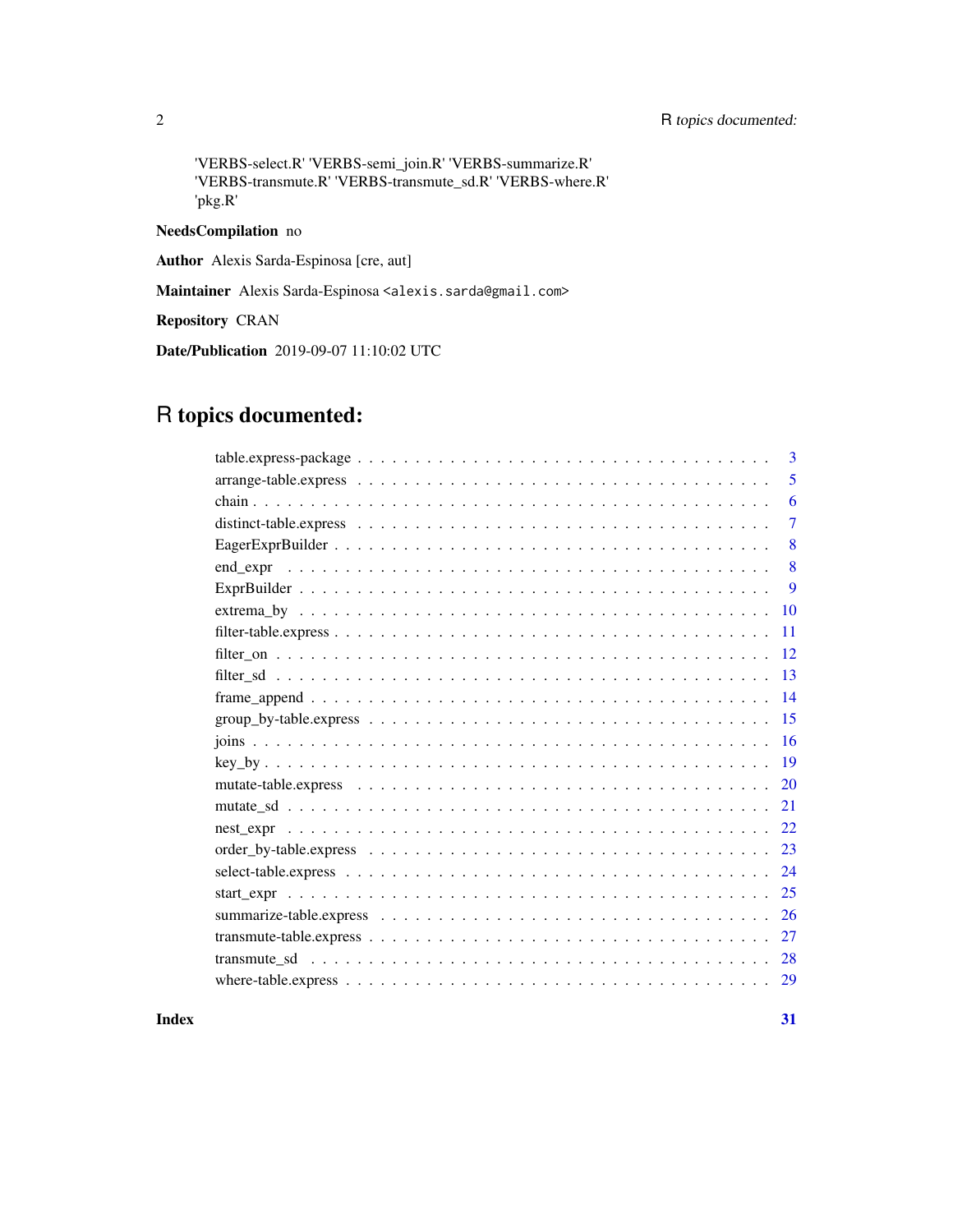<span id="page-2-1"></span><span id="page-2-0"></span>table.express-package *Building 'data.table' expressions with data manipulation verbs*

#### Description

A specialization of [dplyr](#page-0-0) verbs, as well as a set of custom ones, that build expressions that can be used within a [data.table](#page-0-0)'s frame.

#### Note

Since this package's functionality is based on the rlang package, and rlang is still evolving, breaking changes may be needed in the future.

Note that since version 0.3.0, it is not possible to load **table.** express and **dtplyr** at the same time, since they define the same data.table methods for many dplyr generics.

If a package uses dplyr without importing data. table, the methods in this package will try to delegate to the data. frame methods with a warning. To avoid the warning, use options (table.express.warn.cedta  $=$  FALSE $)$ .

This software package was developed independently of any organization or institution that is or has been associated with the author.

#### Author(s)

Alexis Sarda-Espinosa

#### See Also

Useful links:

- <https://asardaes.github.io/table.express>
- <https://github.com/asardaes/table.express>
- Report bugs at <https://github.com/asardaes/table.express/issues>

#### Examples

```
require("data.table")
```
data("mtcars")

DT <- as.data.table(mtcars)

```
# ====================================================================================
```

```
# Simple dplyr-like transformations
```
#### DT %>%

```
group_by(cyl) %>%
filter(vs == 0, am == 1) %>%
transmute(mean_mpg = mean(mpg)) %>%
```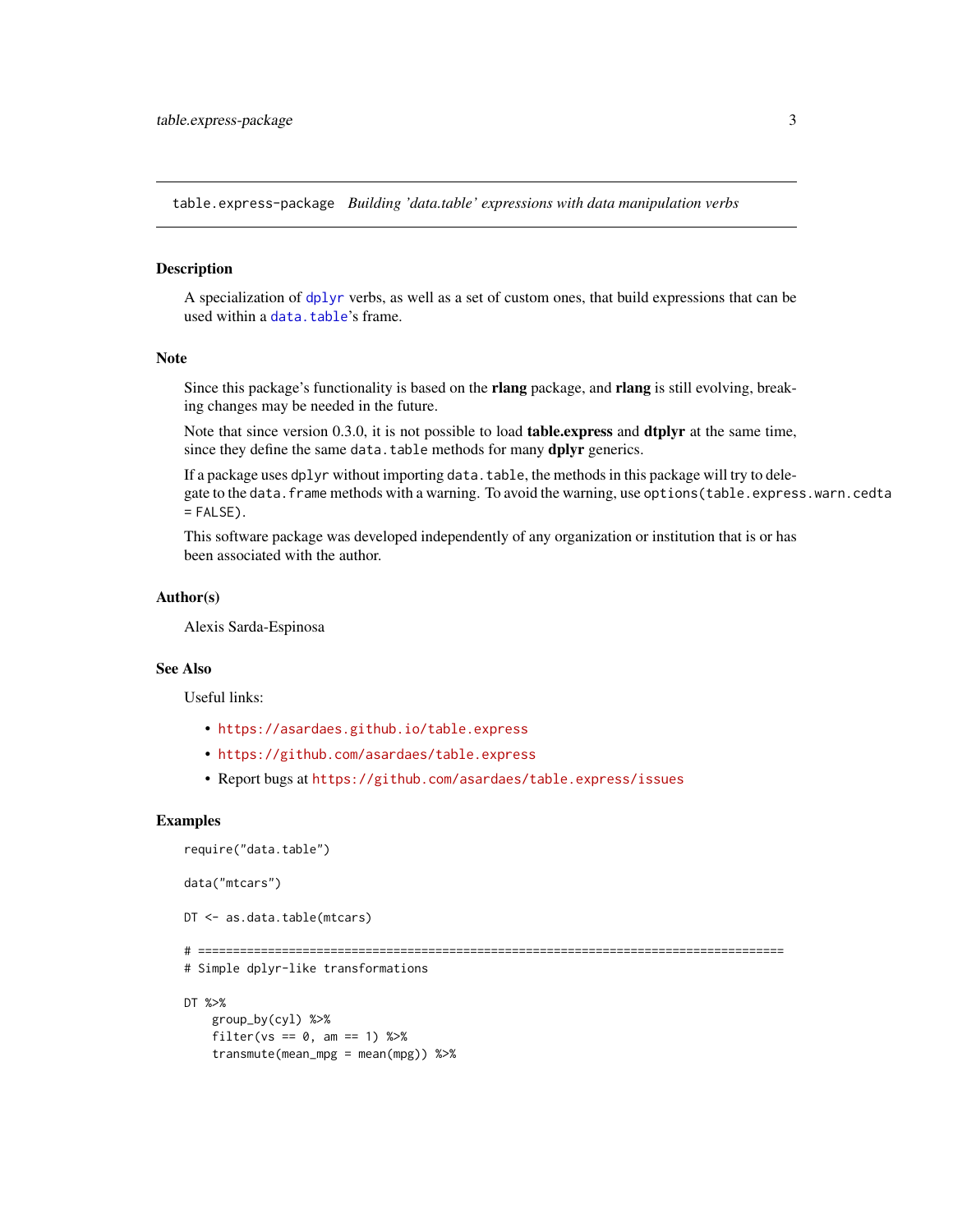```
arrange(-cyl)
# Equivalent to previous
DT %>%
   start_expr %>%
    transmute(mean_mpg = mean(mpg)) %>%
   where(vs == 0, am == 1) %>%
   group_by(cyl) %>%
   order_by(-cyl) %>%
   end_expr
# Modification by reference
DT %>%
    where(gear %% 2 != 0, carb %% 2 == 0) %>%
    mutate(wt_squared = wt ^ 2)print(DT)
# Deletion by reference
DT %>%
    mutate(wt_squared = NULL) %>%
   print
# Support for tidyslect helpers
DT %>%
    select(ends_with("t"))
# ====================================================================================
# Helpers to transform a subset of data
# Like DT[, (whole) := lapply(.SD, as.integer), .SDcols = whole]
whole \leq names(DT)[sapply(DT, function(x) { all(x %% 1 == 0) })]
DT %>%
   mutate_sd(as.integer, .SDcols = whole)
sapply(DT, class)
# Like DT[, lapply(.SD, fun), .SDcols = ...]
DT %>%
    transmute_sd((.COL - mean(.COL)) / sd(.COL),
                 .SDcols = setdiff(names(DT), whole))
# Filter several with the same condition
DT %>%
    filter_sd(.COL == 1, .SDcols = c("vs", "am"))
# Using secondary indices, i.e. DT[.(4, 5), on = .(cyl, gear)]
DT %>%
    filter_on(cyl = 4, gear = 5) # note we don't use ==
scale_undim <- function(...) {
    as.numeric(scale(...)) # remove dimensions
```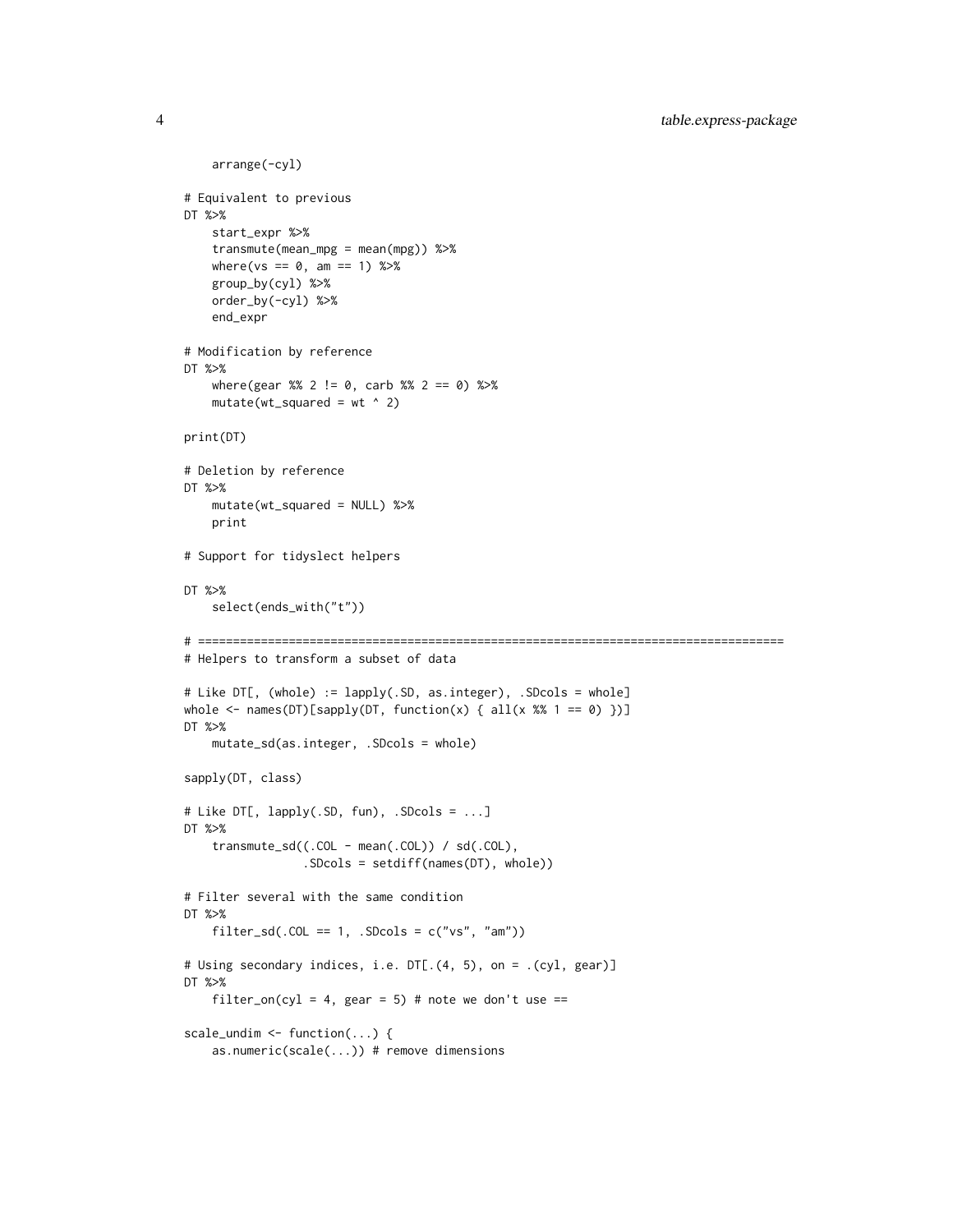```
}
# Chaining
DT %>%
    start_expr %>%
   mutate_sd(as.integer, .SDcols = whole) %>%
   chain %>%
    filter_sd(.COL == 1, .SDcols = c("vs", "am"), .collapse = `|`) %>%
    transmute_sd(scale_undim, .SDcols = !is.integer(.COL)) %>%
    end_expr
# The previous is quivalent to
DT[, (whole) := lapply(.SD, as.integer), .SDcols = whole
   J[vs == 1 | am == 1,lapply(.SD, scale_undim),
     .SDcols = names(DT)[sapply(DT, Negate(is.integer))]]
# Alternative to keep all columns (*copying* non-scaled ones)
scale_non_integers <- function(x) {
    if (is.integer(x)) x else scale_undim(x)
}
DT %>%
    filter_sd(.COL == 1, .SDcols = c("vs", "am"), .collapse = `|`) %>%
    transmute_sd(everything(), scale_non_integers)
# Without copying non-scaled
DT %>%
    where(vs == 1 | am == 1) %>%
    mutate_sd(scale, .SDcols = names(DT)[sapply(DT, Negate(is.integer))])
print(DT)
```
arrange-table.express *Arrange rows*

#### Description

Alias for [order\\_by-table.express.](#page-22-1)

#### Usage

```
## S3 method for class 'ExprBuilder'
arrange(.data, ...)
## S3 method for class 'data.table'
arrange(.data, ...)
```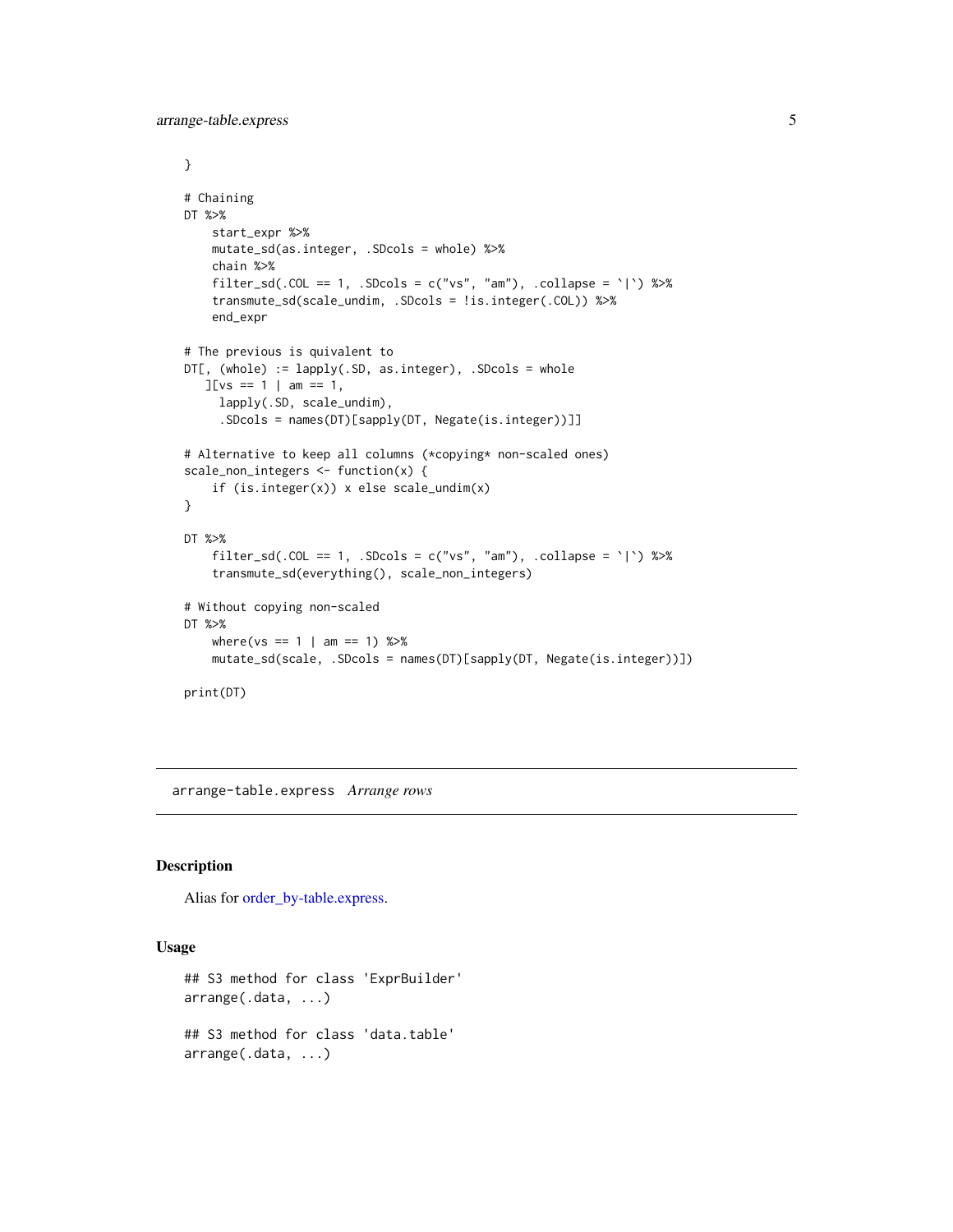<span id="page-5-0"></span>

#### Arguments

| .data   | An instance of ExprBuilder. |
|---------|-----------------------------|
| $\cdot$ | See order_by-table.express. |

#### Details

To see more examples, check the [vignette,](https://asardaes.github.io/table.express/articles/table.express.html) or the [table.express-package](#page-2-1) entry.

<span id="page-5-1"></span>

chain *Chain*

#### Description

Build a chain of similar objects/operations.

#### Usage

```
chain(.data, ...)
## S3 method for class 'ExprBuilder'
chain(.data, ...,
  .parent_env = rlang::caller_env())
```
#### Arguments

| .data                   | Object to be chained.               |
|-------------------------|-------------------------------------|
| $\cdot$ $\cdot$ $\cdot$ | Arguments for the specific methods. |
| .parent_env             | $See end\_expr()$ .                 |

#### Details

The chaining for [ExprBuilder](#page-8-1) is equivalent to calling [end\\_expr\(\)](#page-7-1) followed by [start\\_expr\(\)](#page-24-1). The ellipsis (...) is passed to both functions.

To see more examples, check the [vignette,](https://asardaes.github.io/table.express/articles/table.express.html) or the [table.express-package](#page-2-1) entry.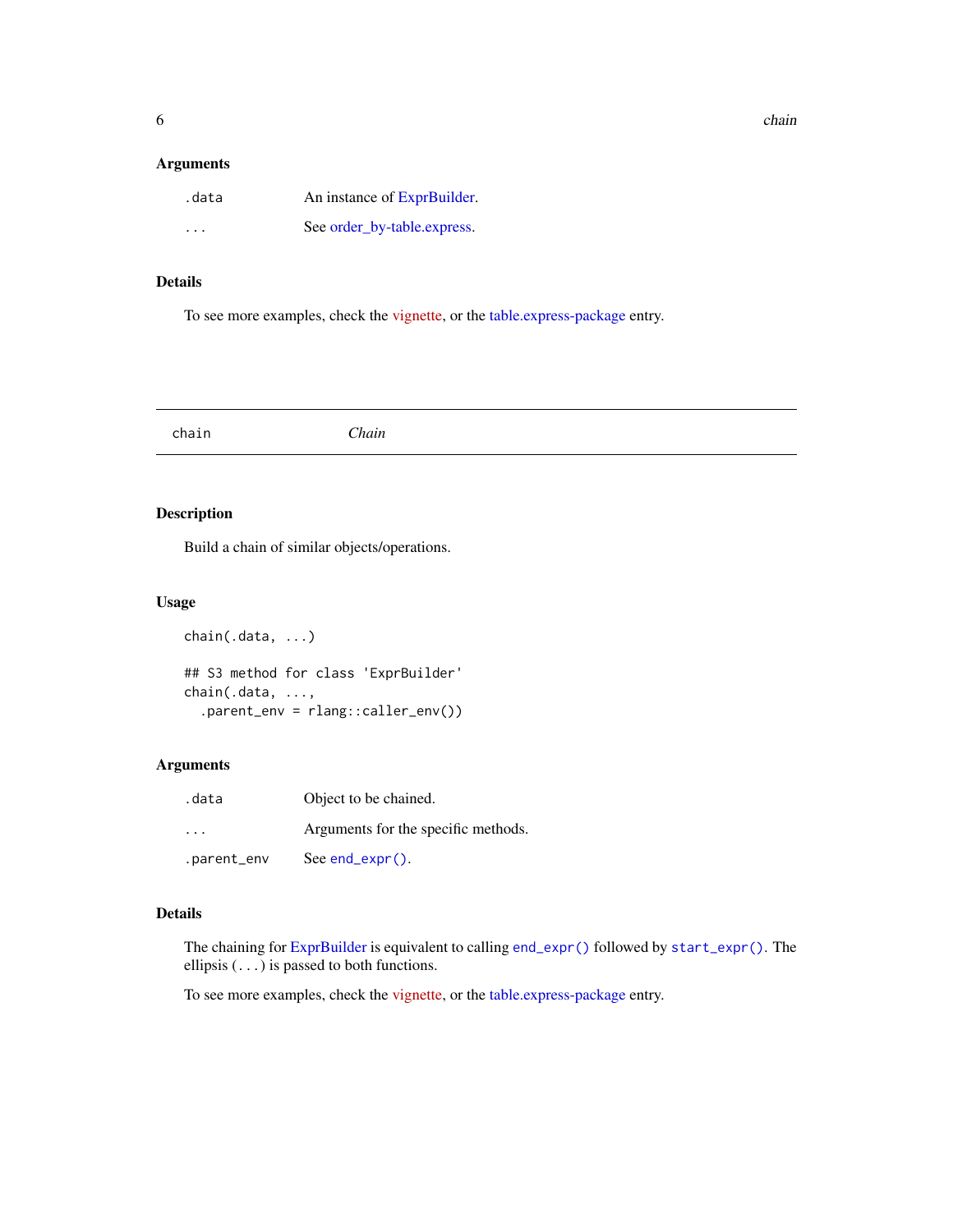<span id="page-6-0"></span>distinct-table.express

*Rows with distinct combinations of columns*

#### **Description**

Rows with distinct combinations of columns

#### Usage

```
## S3 method for class 'ExprBuilder'
distinct(.data, \dots, .keep = TRUE, .n = 1L,
  .parse = getOption("table.express.parse", FALSE))
```

```
## S3 method for class 'data.table'
distinct(.data, ...)
```
#### Arguments

| .data     | An instance of ExprBuilder.                                                                         |
|-----------|-----------------------------------------------------------------------------------------------------|
| .         | Which columns to use to determine uniqueness.                                                       |
| .keep     | See details below.                                                                                  |
| $\cdot$ n | Indices of rows to return <i>for each</i> unique combination of the chosen columns.<br>See details. |
| .parse    | Logical. Whether to apply rlang:: parse_expr() to obtain the expressions.                           |

#### Details

If .keep = TRUE (the default), the columns not mentioned in ... are also kept. However, if a new column is created in one of the expressions therein, .keep can also be set to a character vector containing the names of *all* the columns that should be in the result in addition to the ones mentioned in .... See the examples.

The value of .n is only relevant when .keep is *not* FALSE. It is used to subset .SD in the built data.table expression. For example, we could get 2 rows per combination by setting .n to 1:2, or get the last row instead of the first by using .N. If more than one index is used, and not enough rows are found, some rows will have NA. Do note that, at least as of version 1.12.2 of data.table, only expressions with single indices are internally optimized.

To see more examples, check the [vignette,](https://asardaes.github.io/table.express/articles/table.express.html) or the [table.express-package](#page-2-1) entry.

#### Examples

```
data("mtcars")
# compare with .keep = TRUE
data.table::as.data.table(mtcars) %>%
```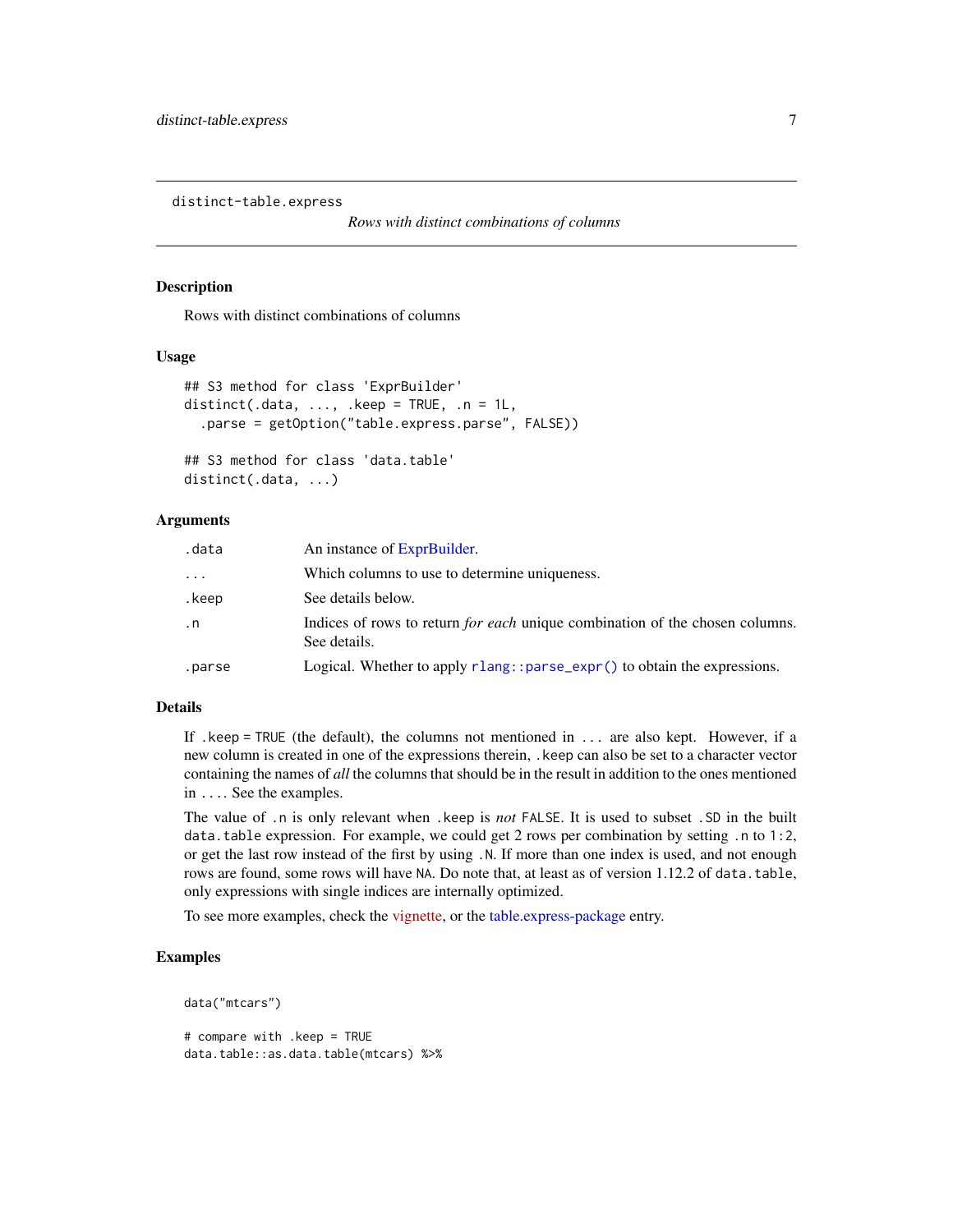```
distinct(amv s = am + vs, \nkeep = names(mtcars))
```
<span id="page-7-2"></span>EagerExprBuilder *Eager frame expression builder*

#### Description

Like [ExprBuilder,](#page-8-1) but eager in some regards. This shouldn't be used directly.

#### Usage

EagerExprBuilder

#### Format

An object of class R6ClassGenerator of length 24.

<span id="page-7-1"></span>end\_expr *End and evaluate expression*

#### Description

Finish the expression-building process and evaluate it.

#### Usage

end\_expr(.data, ...)

## S3 method for class 'ExprBuilder' end\_expr(.data, ..., .by\_ref = TRUE, .parent\_env)

#### Arguments

| .data       | The expression.                                                                                                                   |
|-------------|-----------------------------------------------------------------------------------------------------------------------------------|
| .           | Arguments for the specific methods.                                                                                               |
| .bv_ref     | If FALSE, $data$ , $table$ ; $copy()$ is used before evaluation.                                                                  |
| .parent_env | Optionally, the <i>enclosing</i> environment of the expression's evaluation environ-<br>ment. Defaults to the caller environment. |

#### Details

The [ExprBuilder](#page-8-1) method returns a [data.table::data.table.](#page-0-0)

To see more examples, check the [vignette,](https://asardaes.github.io/table.express/articles/table.express.html) or the [table.express-package](#page-2-1) entry.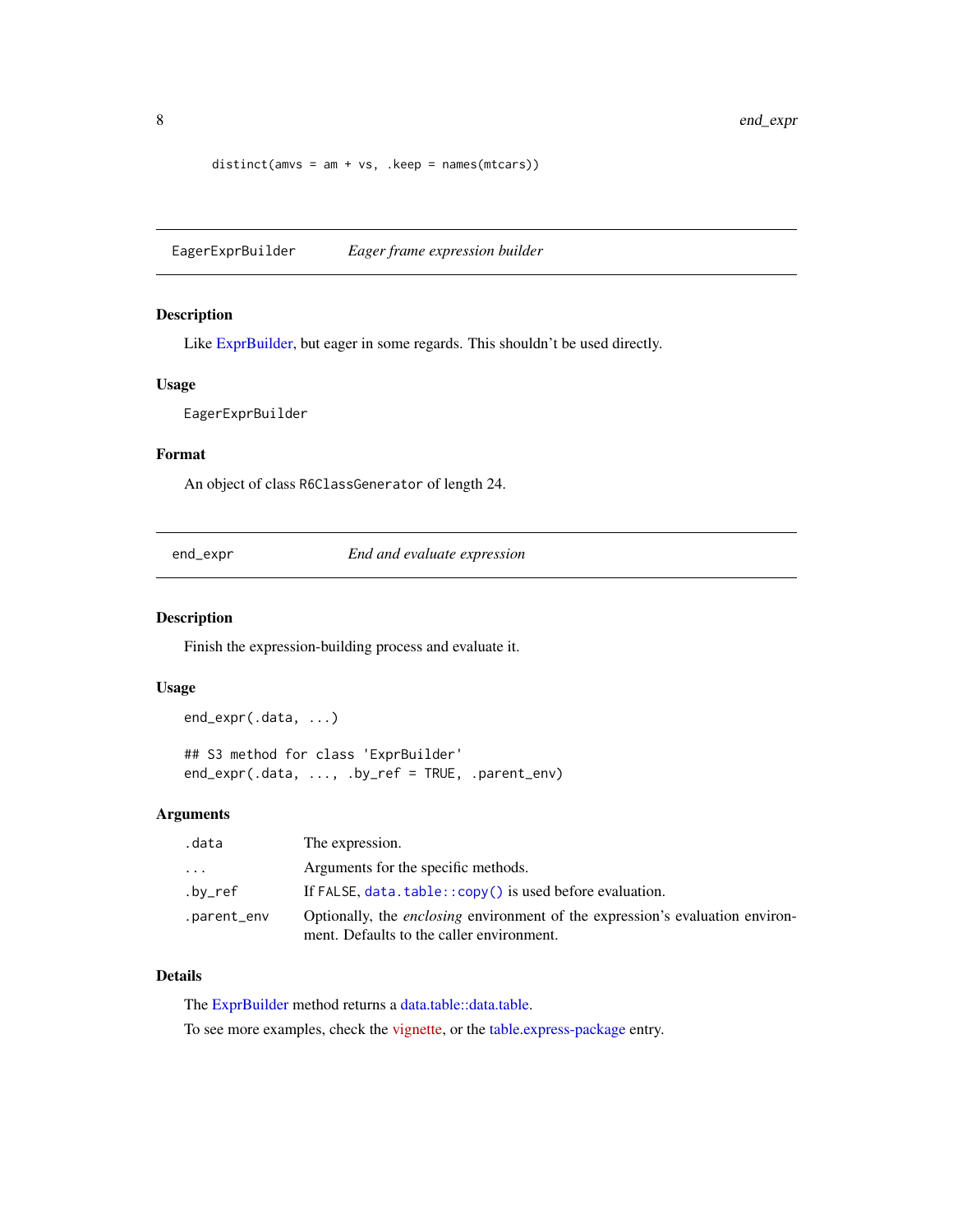<span id="page-8-1"></span><span id="page-8-0"></span>

#### **Description**

Build an expression that will be used inside a [data.table::data.table'](#page-0-0)s frame. This shouldn't be used directly.

#### Usage

ExprBuilder

#### Format

An object of class R6ClassGenerator of length 24.

#### Fields

appends Extra expressions that go at the end.

expr The final expression that can be evaluated with [base::eval\(\)](#page-0-0) or [rlang::eval\\_bare\(\)](#page-0-0).

#### Methods

- initialize(DT, dt\_pronouns = list(), .verbose) Constructor that receives a [data.table::data.table](#page-0-0) in DT. The dt\_pronouns parameter is used internally when chaining for joins.
- $set_j$ (value, chain\_if\_needed) Set the j clause expression(s), starting a new frame if the current one already has said expression set.
- set\_i(value, chain\_if\_needed) Like set\_j but for the i clause.
- set\_by(value, chain\_if\_needed) Set the by clause expression.
- chain(type = "frame", dt) By default, start a new expression with the current one as its parent. If type = "pronoun", dt is used to start a new expression that joins the current one.
- eval(parent\_env, by\_ref, ...) Evaluate the final expression with parent\_env as the enclosing environment. If by\_ref = FALSE, [data.table::copy\(\)](#page-0-0) is called before. The ellipsis' contents are assigned to the expression's evaluation environment.

tidy\_select(select\_expr) Evaluate a tidyselect call using the currently captured table.

print(...) Prints the built expr.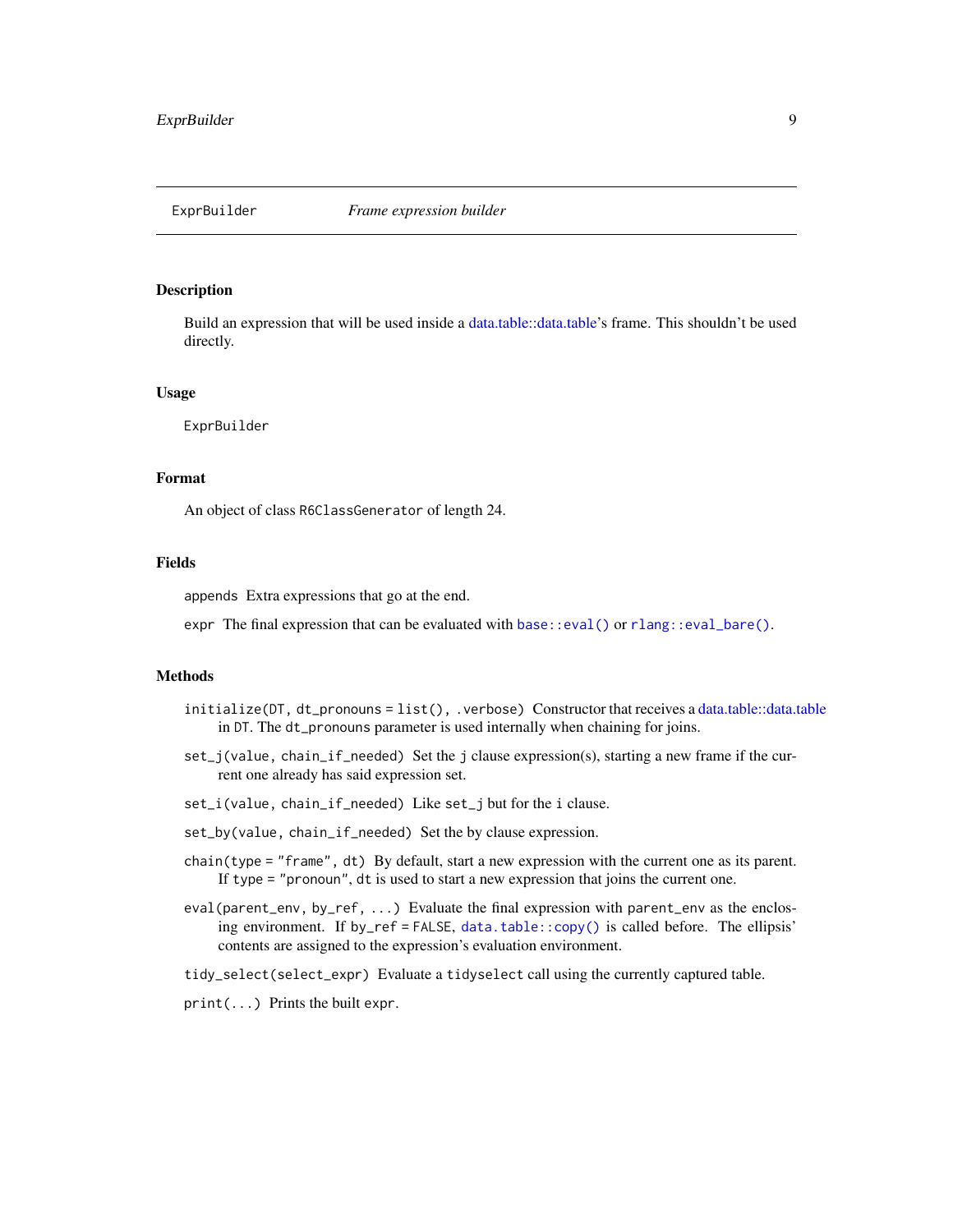<span id="page-9-0"></span>

#### **Description**

Find rows with maxima/minima in given columns.

#### Usage

```
max_by(.data, .col, ...)
## S3 method for class 'ExprBuilder'
max_by(.data, .col, ..., .some = FALSE,
  .chain = getOption("table.express.chain", TRUE))
## S3 method for class 'data.table'
max_by(.data, .col, ..., .expr = FALSE)
min_by(.data, .col, ...)
## S3 method for class 'ExprBuilder'
min_by(.data, .col, ..., .some = FALSE,
  .chain = getOption("table.express.chain", TRUE))
## S3 method for class 'data.table'
min_by(.data, .col, ..., .expr = FALSE)
```
#### Arguments

| .data    | An instance of ExprBuilder.                                                                                                                                                        |
|----------|------------------------------------------------------------------------------------------------------------------------------------------------------------------------------------|
| .col     | A character vector indicating the columns that will be searched for extrema.                                                                                                       |
| $\cdots$ | Optionally, columns to group by, either as characters or symbols.                                                                                                                  |
| .some    | If TRUE the rows where <i>any</i> of the columns specified in . col have extrema are<br>returned.                                                                                  |
| .chain   | Logical. Should a new frame be automatically chained to the expression if the<br>clause being set already exists?                                                                  |
| .expr    | If the input is a data. table and . expr is TRUE, an instance of EagerExprBuilder<br>will be returned. Useful if you want to add clauses to j, e.g. with mutate-<br>table.express. |

#### Details

These verbs implement the idiom shown [here](https://stackoverflow.com/q/16573995/5793905) by leveraging [nest\\_expr\(\)](#page-21-1). The whole nested expression is assigned to i in the data.table's frame. It is probably a good idea to use this on a frame that has no other frames preceding it in the current expression, given that [nest\\_expr\(\)](#page-21-1) uses the captured data.table, so consider using [chain\(\)](#page-5-1) when needed.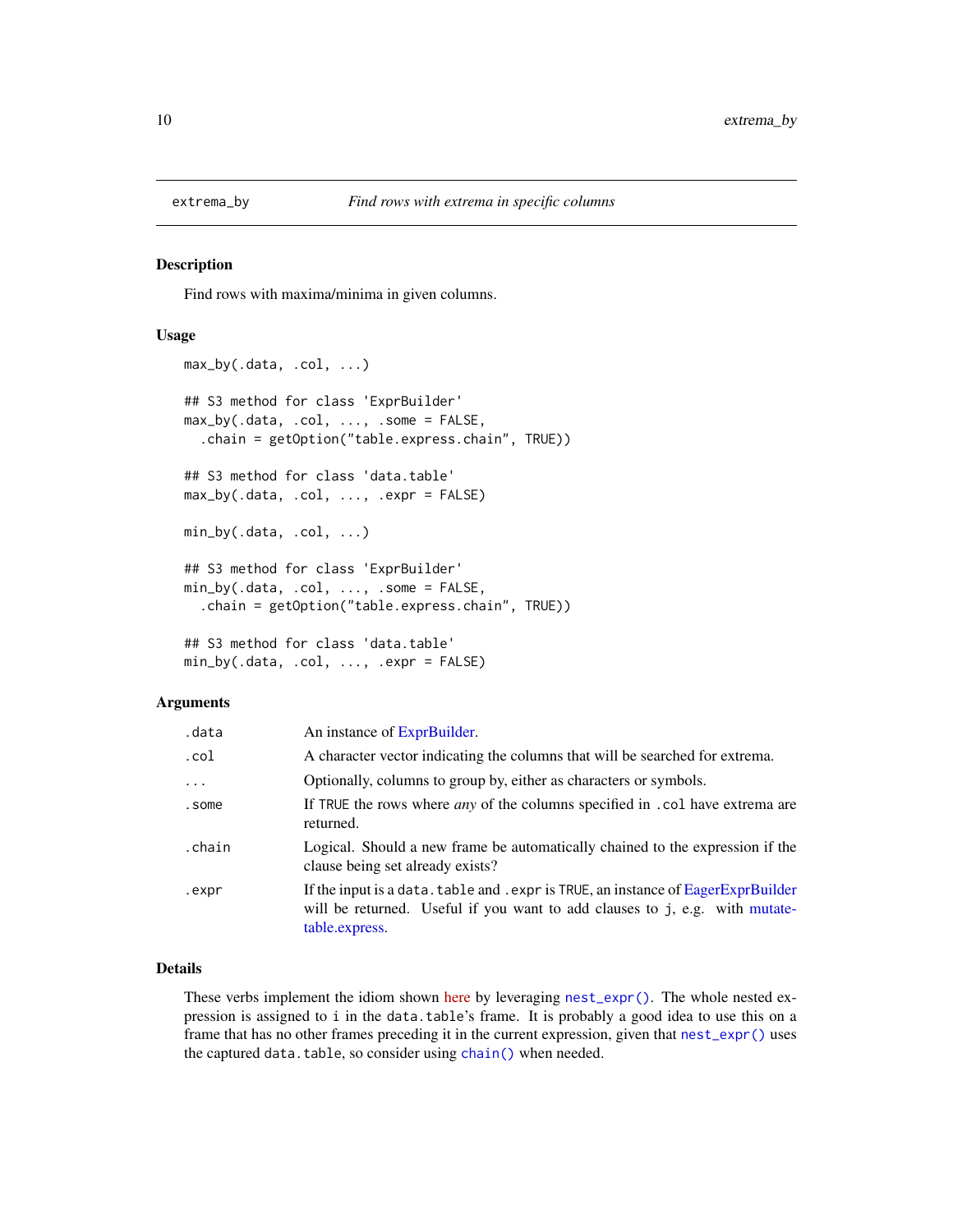#### <span id="page-10-0"></span>filter-table.express 11

Several columns can be specified in .col, and depending on the value of .some, the rows with all or some extrema are returned, using & or | respectively. Depending on your data, using more than one column might not make sense, resulting in an empty data.table.

#### Examples

```
data("mtcars")
```

```
data.table::as.data.table(mtcars) %>%
   max_by("mpg", "vs")
```
filter-table.express *Filter rows*

#### Description

Filter rows

#### Usage

```
## S3 method for class 'ExprBuilder'
filter(.data, ..., .preserve)
```

```
## S3 method for class 'data.table'
filter(.data, ...)
```
#### Arguments

| .data     | An instance of ExprBuilder. |
|-----------|-----------------------------|
| .         | See where-table.express.    |
| .preserve | Ignored.                    |

#### Details

The [ExprBuilder](#page-8-1) method is an alias for [where-table.express.](#page-28-1)

The [data.table::data.table](#page-0-0) method works eagerly like [dplyr::filter\(\)](#page-0-0).

To see more examples, check the [vignette,](https://asardaes.github.io/table.express/articles/table.express.html) or the [table.express-package](#page-2-1) entry.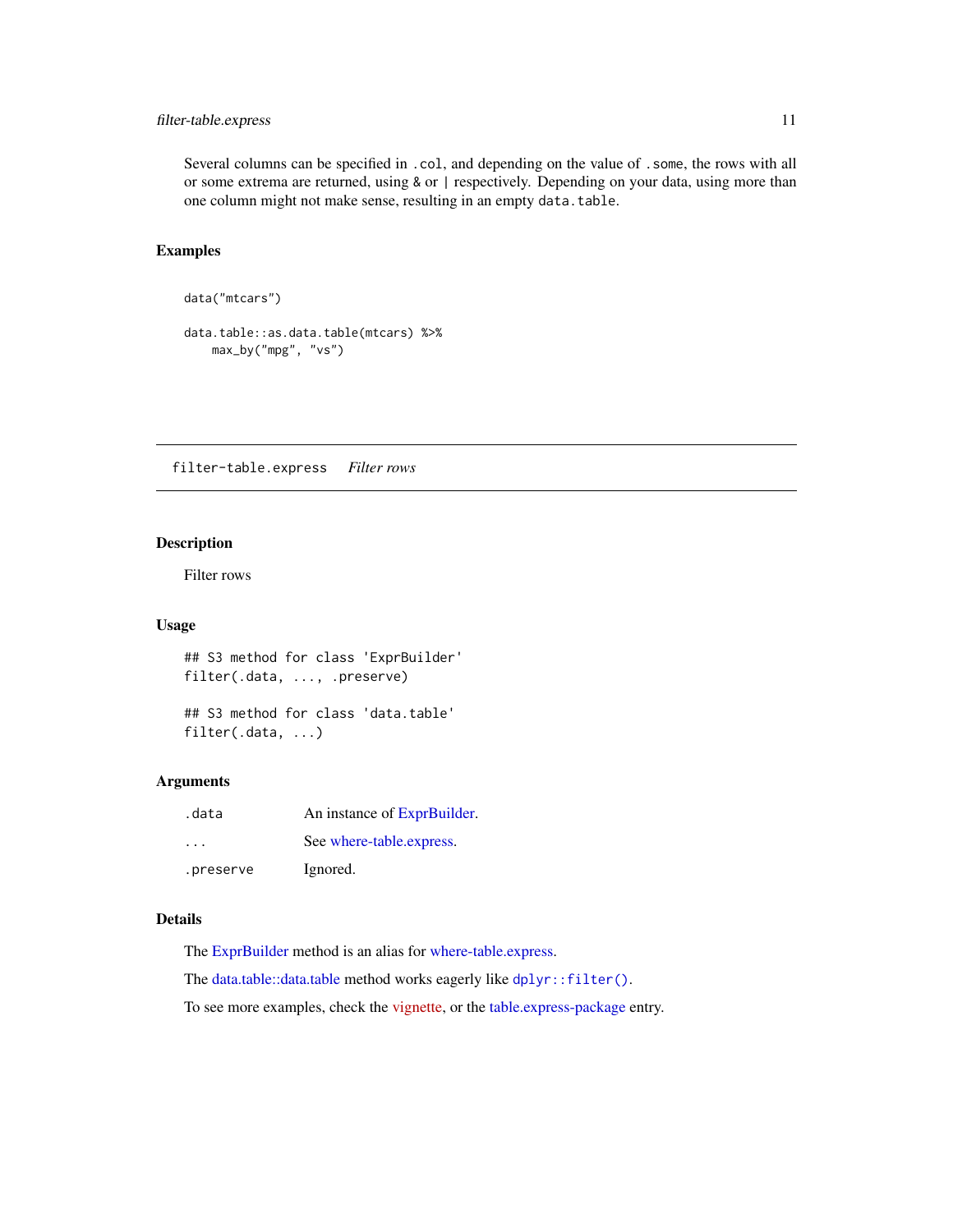<span id="page-11-0"></span>

#### Description

Helper to filter specifying the on part of the [data.table::data.table](#page-0-0) query.

#### Usage

```
filter_on(.data, ...)
## S3 method for class 'ExprBuilder'
filter_on(.data, ..., which = FALSE,
  nomatch = getOption("datatable.nomatch"), mult = "all",
  .negate = FALSE, .chain = getOption("table.express.chain", TRUE))
## S3 method for class 'data.table'
```

```
filter_on(.data, ..., .expr = FALSE)
```
#### Arguments

| .data                | An instance of ExprBuilder.                                                                                                                                                        |
|----------------------|------------------------------------------------------------------------------------------------------------------------------------------------------------------------------------|
| $\ddots$ .           | Key-value pairs, maybe with empty keys if the data. table already has them.<br>See details.                                                                                        |
| which, nomatch, mult |                                                                                                                                                                                    |
|                      | See data.table::data.table.                                                                                                                                                        |
| .negate              | Whether to negate the expression and search only for rows that don't contain the<br>given values.                                                                                  |
| .chain               | Logical. Should a new frame be automatically chained to the expression if the<br>clause being set already exists?                                                                  |
| .expr                | If the input is a data. table and . expr is TRUE, an instance of EagerExprBuilder<br>will be returned. Useful if you want to add clauses to j, e.g. with mutate-<br>table.express. |

#### Details

The key-value pairs in '...' are processed as follows:

- The names are used as on in the data.table frame. If any name is empty, on is left missing.
- The values are packed in a list and used as i in the data.table frame.

To see more examples, check the [vignette,](https://asardaes.github.io/table.express/articles/table.express.html) or the [table.express-package](#page-2-1) entry.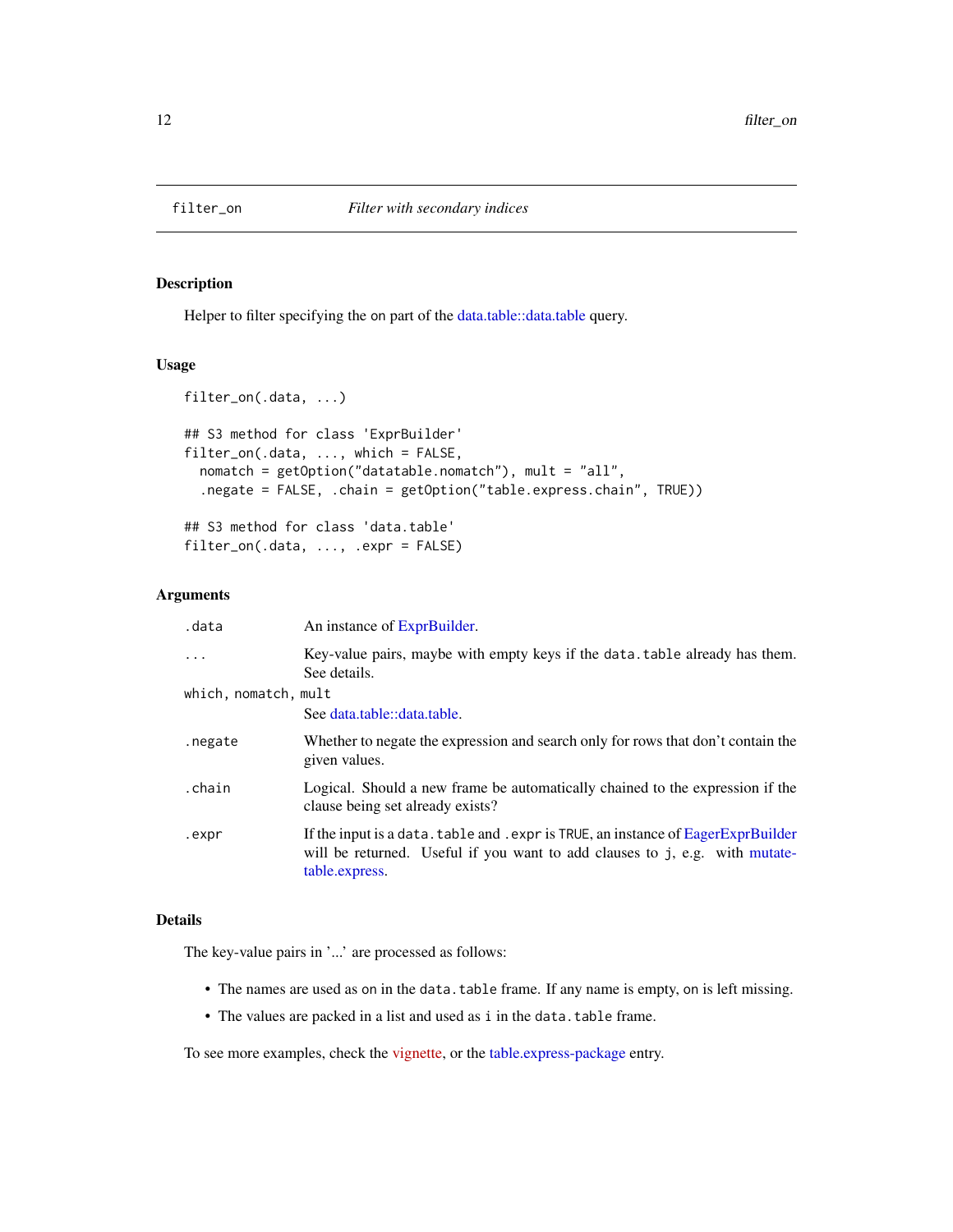<span id="page-12-0"></span>filter\_sd 13

### Examples

```
data("mtcars")
data.table::as.data.table(mtcars) %>%
    filter\_on(cyl = 4, gear = 5)
```
#### filter\_sd *Filter subset of data*

#### Description

Helper to filter rows with the same condition applied to a subset of the data.

#### Usage

```
filter_sd(.data, .SDcols, .how = Negate(is.na), ...)
## S3 method for class 'ExprBuilder'
filter_sd(.data, .SDcols, .how = Negate(is.na),
  ..., which, .collapse = `&`,
  .parse = getOption("table.express.parse", FALSE),
  .chain = getOption("table.express.chain", TRUE), .caller_env_n = 1L)
## S3 method for class 'data.table'
```

```
filter_sd(.data, ..., .expr = FALSE)
```

| .data         | An instance of ExprBuilder.                                                                                                                                                        |
|---------------|------------------------------------------------------------------------------------------------------------------------------------------------------------------------------------|
| .SDcols       | See data.table::data.table and the details here.                                                                                                                                   |
| . how         | The filtering function or predicate.                                                                                                                                               |
| $\cdots$      | Possibly more arguments for . how.                                                                                                                                                 |
| which         | Passed to data.table::data.table.                                                                                                                                                  |
| .collapse     | See where-table.express.                                                                                                                                                           |
| .parse        | Logical. Whether to apply $r$ lang:: $parse_{\text{expr}}(x)$ to obtain the expressions.                                                                                           |
| .chain        | Logical. Should a new frame be automatically chained to the expression if the<br>clause being set already exists?                                                                  |
| .caller_env_n | Internal. Passed to rlang::caller_env() to find the function specified in . how<br>and standardize its call.                                                                       |
| .expr         | If the input is a data. table and . expr is TRUE, an instance of EagerExprBuilder<br>will be returned. Useful if you want to add clauses to j, e.g. with mutate-<br>table.express. |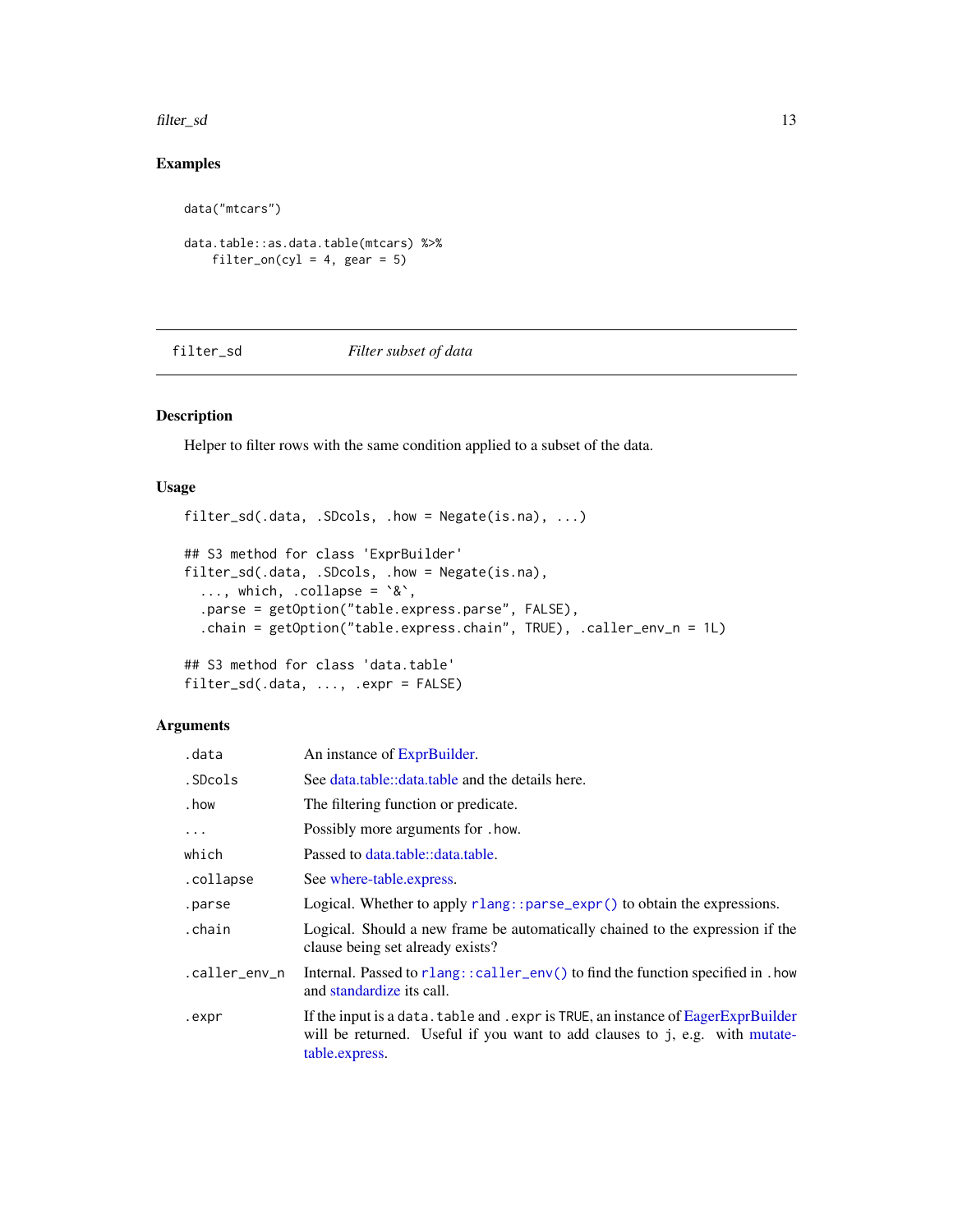#### Details

This function adds/chains an i expression that will be evaluated by [data.table::data.table,](#page-0-0) and it supports the .COL pronoun and lambdas as formulas. The .how condition is applied to all .SDcols. Additionally, .SDcols supports:

- [tidyselect::select\\_helpers](#page-0-0)
- A predicate using the .COL pronoun that should return a single logical when .COL is replaced by a *column* of the data.
- A formula using . or .x instead of the aforementioned .COL.

The caveat is that the expression is evaluated eagerly, i.e. with the currently captured data.table. Consider using [chain\(\)](#page-5-1) to explicitly capture intermediate results as actual data.tables.

To see more examples, check the [vignette,](https://asardaes.github.io/table.express/articles/table.express.html) or the [table.express-package](#page-2-1) entry.

#### Examples

```
data("mtcars")
```

```
data.table::as.data.table(mtcars) %>%
    filter_sd(c("vs", "am"), \sim .x == 1)
```
frame\_append *Append expressions to the frame*

#### Description

Add named expressions for the [data.table::data.table](#page-0-0) frame.

#### Usage

```
frame_append(.data, ..., .parse = getOption("table.express.parse",
 FALSE))
```
#### Arguments

| .data                   | An instance of ExprBuilder.                                                     |
|-------------------------|---------------------------------------------------------------------------------|
| $\cdot$ $\cdot$ $\cdot$ | Expressions to add to the frame.                                                |
| .parse                  | Logical. Whether to apply $r$ lang:: $parse\_expr()$ to obtain the expressions. |

#### Examples

```
data.table::data.table() %>%
    start_expr %>%
    frame_append(anything = "goes")
```
<span id="page-13-0"></span>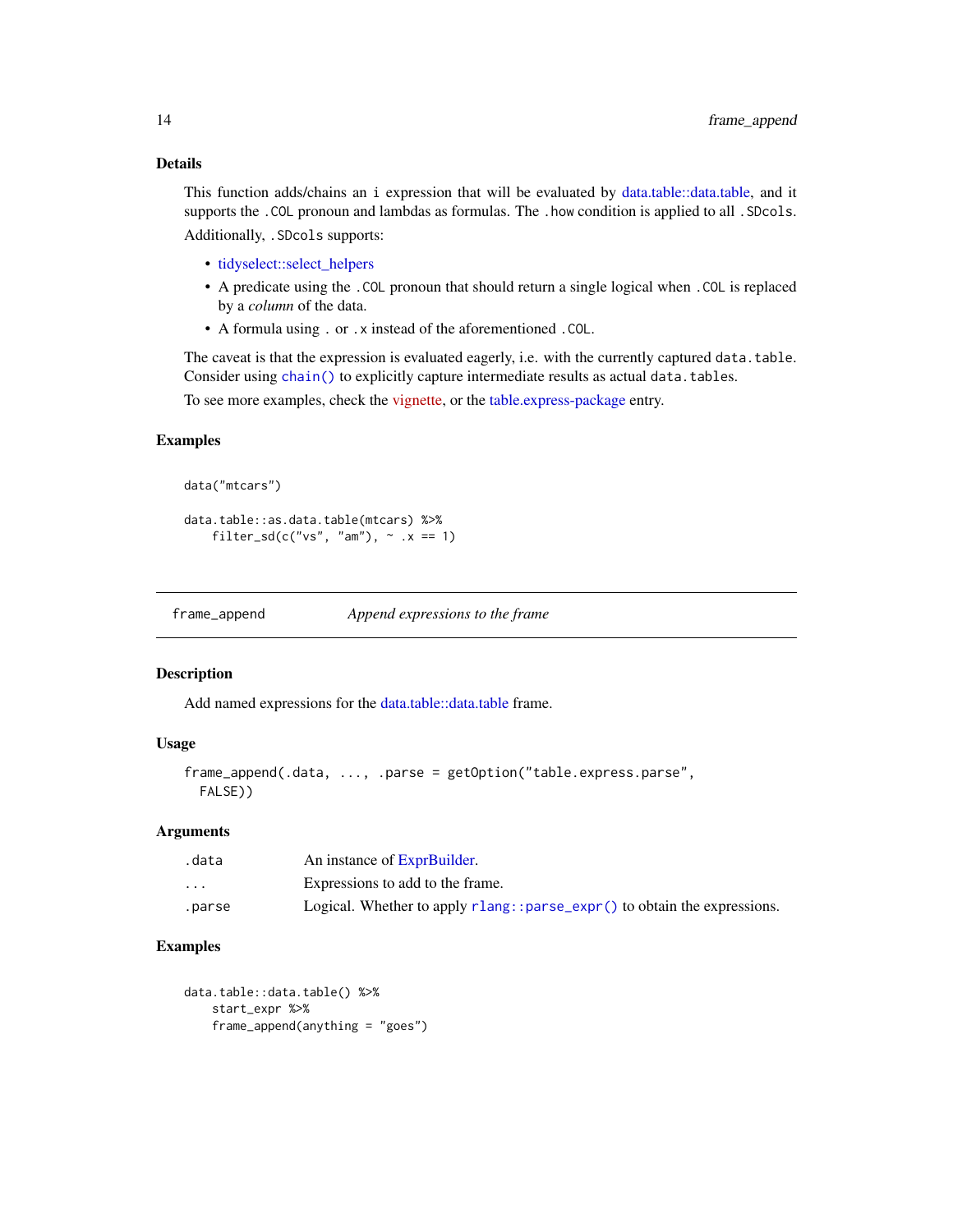<span id="page-14-0"></span>group\_by-table.express

*Grouping clauses*

#### Description

Grouping by columns of a [data.table::data.table.](#page-0-0)

#### Usage

```
## S3 method for class 'ExprBuilder'
group_by(.data, ...,
  .parse = getOption("table.express.parse", FALSE),
  .chain = getOption("table.express.chain", TRUE))
## S3 method for class 'data.table'
group_by(.data, ...)
```
### Arguments

| .data  | An instance of ExprBuilder.                                                                                       |
|--------|-------------------------------------------------------------------------------------------------------------------|
| .      | Clause for grouping on columns. The by inside the data, table's frame.                                            |
| .parse | Logical. Whether to apply $rlang::parse\_expr()$ to obtain the expressions.                                       |
| .chain | Logical. Should a new frame be automatically chained to the expression if the<br>clause being set already exists? |

### Details

Everything in ... will be wrapped in a call to list.

To see more examples, check the [vignette,](https://asardaes.github.io/table.express/articles/table.express.html) or the [table.express-package](#page-2-1) entry.

#### Examples

```
data("mtcars")
data.table::as.data.table(mtcars) %>%
   start_expr %>%
   group_by(cyl, gear)
```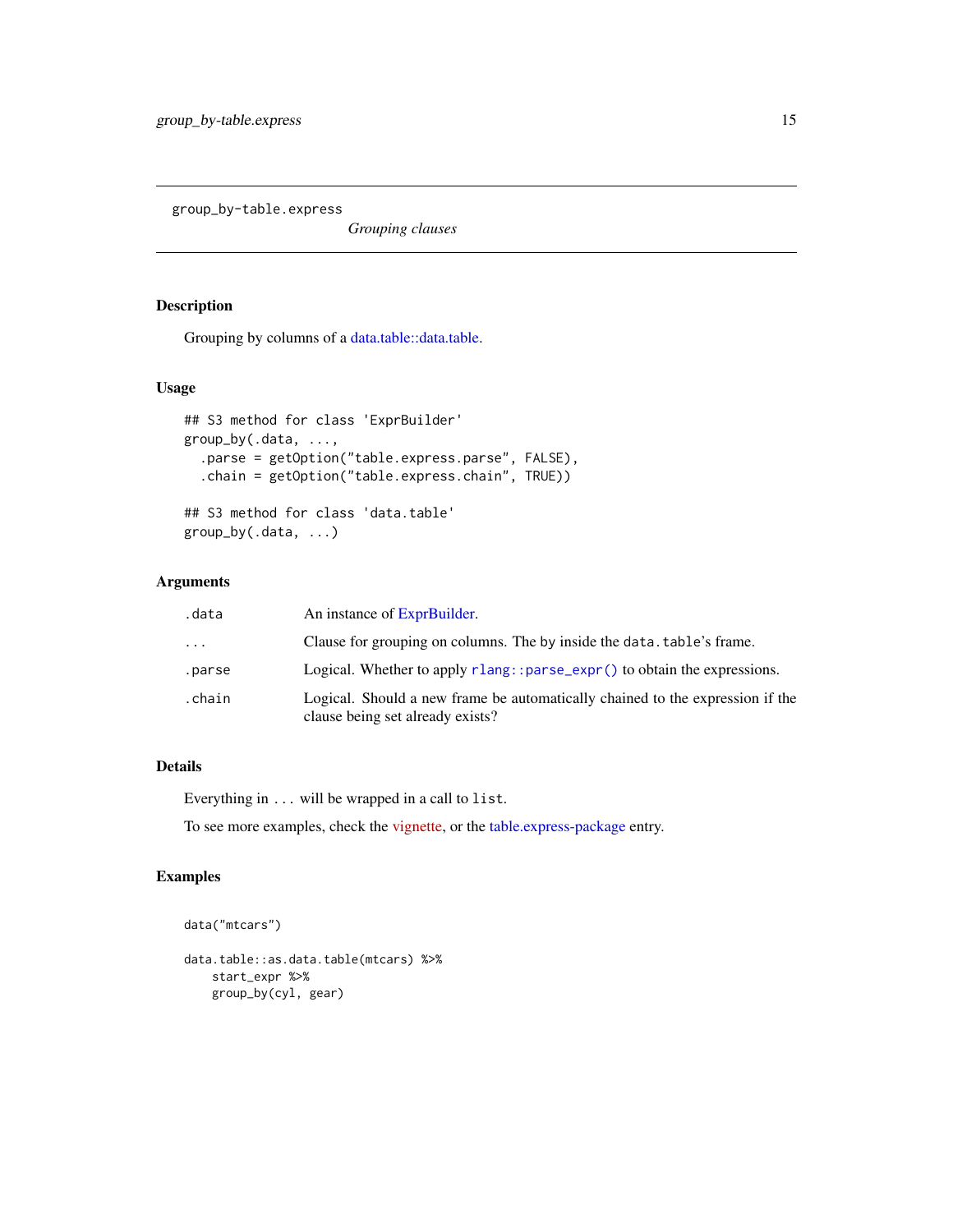<span id="page-15-0"></span>

#### Description

Two-table joins. Check the ["Joining verbs" vignette](https://asardaes.github.io/table.express/articles/joins.html) for more information.

#### Usage

```
## S3 method for class 'ExprBuilder'
anti_join(x, y, ...)
## S3 method for class 'data.table'
anti_join(x, ..., .expr = FALSE)
## S3 method for class 'ExprBuilder'
full\_join(x, y, ..., sort = TRUE, allow = TRUE,.parent_env)
## S3 method for class 'data.table'
full\_join(x, \ldots)## S3 method for class 'ExprBuilder'
inner_join(x, y, ...)
## S3 method for class 'data.table'
inner\_join(x, ..., .expr = FALSE)## S3 method for class 'ExprBuilder'
left_join(x, y, ..., nomatch, mult, roll, rollends,
  .parent_env)
## S3 method for class 'data.table'
left\_join(x, y, ..., allow = FALSE, .expr = FALSE)mutate_join(x, y, ...)
## S3 method for class 'ExprBuilder'
mutate_join(x, y, ..., .SDcols, mult, roll, rollends,
  allow = FALSE, .by_each = NULL, .parent_env)
## S3 method for class 'EagerExprBuilder'
mutate_join(x, ...,
  .parent\_env = \text{rlang::caller\_env()}## S3 method for class 'data.table'
mutate\_join(x, y, ...)
```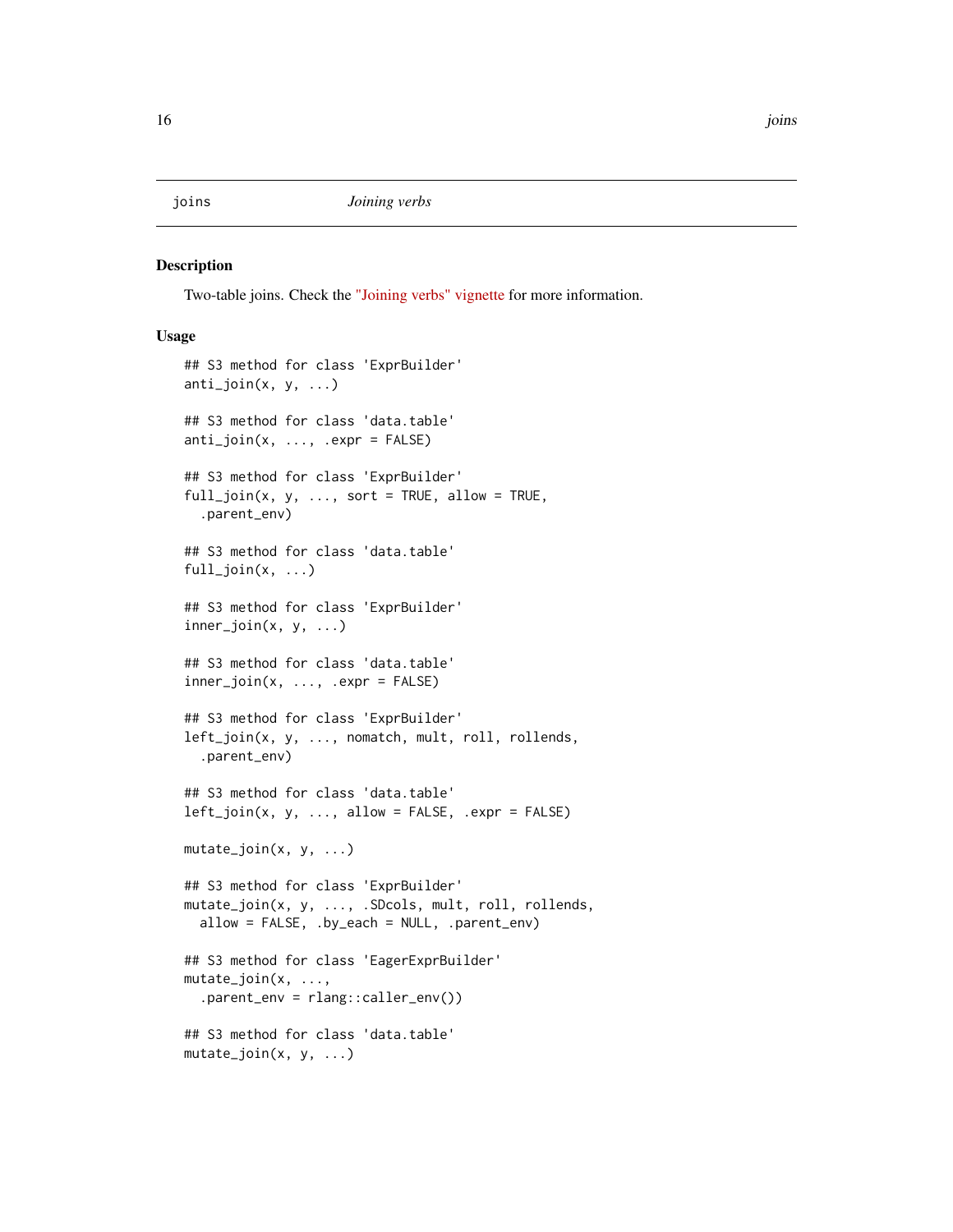```
## S3 method for class 'ExprBuilder'
right_join(x, y, ..., which, nomatch, mult, roll,
 rollends)
## S3 method for class 'data.table'
right\_join(x, ..., allow = FALSE, .expr = FALSE)## S3 method for class 'ExprBuilder'
semi_join(x, y, ..., allow = FALSE,.eager = FALSE)
## S3 method for class 'data.table'
semi_join(x, y, ..., allow = FALSE,.eager = FALSE)
```
Arguments

| x                                            | An ExprBuilder instance.                                                                                                                                                                                              |
|----------------------------------------------|-----------------------------------------------------------------------------------------------------------------------------------------------------------------------------------------------------------------------|
| У                                            | A data.table::data.table or, for some verbs (see details), a call to $nest\_expr()$ .                                                                                                                                 |
| $\ddots$                                     | Expressions for the on part of the join.                                                                                                                                                                              |
| .expr                                        | If the input is a data. table and . expr is TRUE, an instance of EagerExprBuilder<br>will be returned. Useful if you want to add clauses to j, e.g. with mutate-<br>table.express.                                    |
| sort                                         | Passed to data.table::merge.                                                                                                                                                                                          |
| allow                                        | Passed as data.table's allow.cartesian.                                                                                                                                                                               |
| .parent_env<br>nomatch, mult, roll, rollends | See end_expr $()$ .                                                                                                                                                                                                   |
|                                              | See data.table::data.table.                                                                                                                                                                                           |
| .SDcols                                      | For mutate_join. See the details below.                                                                                                                                                                               |
| .by_each                                     | For mutate_join. See the details below.                                                                                                                                                                               |
| which                                        | If TRUE, return the row numbers that matched in x instead of the result of the<br>join.                                                                                                                               |
| .eager                                       | For semi-join. If TRUE, it uses $nest\_\text{expr}()$ to build an expression like this<br>instead of the default one. This uses the captured data. table eagerly, so use<br>chain() when needed. The default is lazy. |

#### Details

The following joins support [nest\\_expr\(\)](#page-21-1) in y:

- anti\_join
- inner\_join
- right\_join

The full\_join method is really a wrapper for data.table::merge that specifies all = TRUE. The expression in x gets evaluated, merged with y, and the result is captured in a new [ExprBuilder.](#page-8-1) Useful in case you want to keep building expressions after the merge.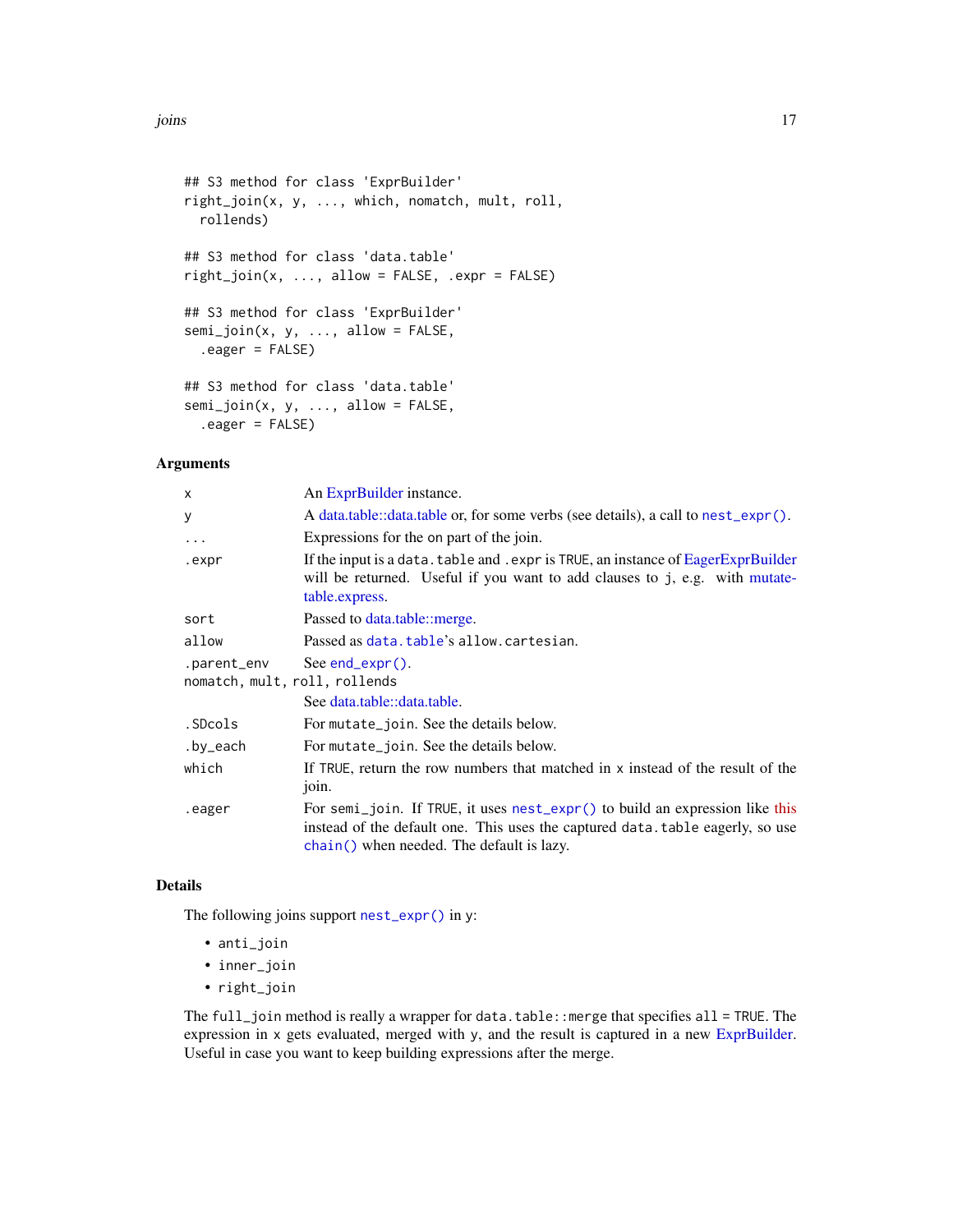#### <span id="page-17-0"></span>Mutating join

The [ExprBuilder](#page-8-1) method for mutate<sub>r</sub> join implements the idiom described in [this link.](https://stackoverflow.com/a/54313203/5793905) The columns specified in .SDcols are those that will be added to x from y. The specification can be done by:

- Using [tidyselect::select\\_helpers.](#page-0-0)
- Passing a character vector. If the character is named, the names are taken as the new column names for the values added to x.
- A list, using [base::list\(\)](#page-0-0) or . (), containing:
	- Column names, either as characters or symbols.
	- Named calls expressing how the column should be summarized/modified before adding it to x.

The last case mentioned above is useful when the join returns many rows from y for each row in x, so they can be summarized while joining. The value of by in the join depends on what is passed to .by\_each:

- If NULL (the default), by is set to .EACHI if a call is detected in any of the expressions from the list in .SDcols
- If TRUE, by is always set to . EACHI
- If FALSE, by is never set to .EACHI

#### See Also

[data.table::data.table,](#page-0-0) [dplyr::join](#page-0-0)

#### Examples

```
lhs \le data.table::data.table(x = rep(c("b", "a", "c"), each = 3),
                              y = c(1, 3, 6),
                              v = 1:9rhs \leq data.table::data.table(x = c("c", "b"),
                              v = 8:7,
                              foo = c(4, 2)rhs %>%
    anti_join(lhs, x, v)
lhs %>%
    inner_join(rhs, x)
# creates new data.table
lhs %>%
    left_join(rhs, x)
```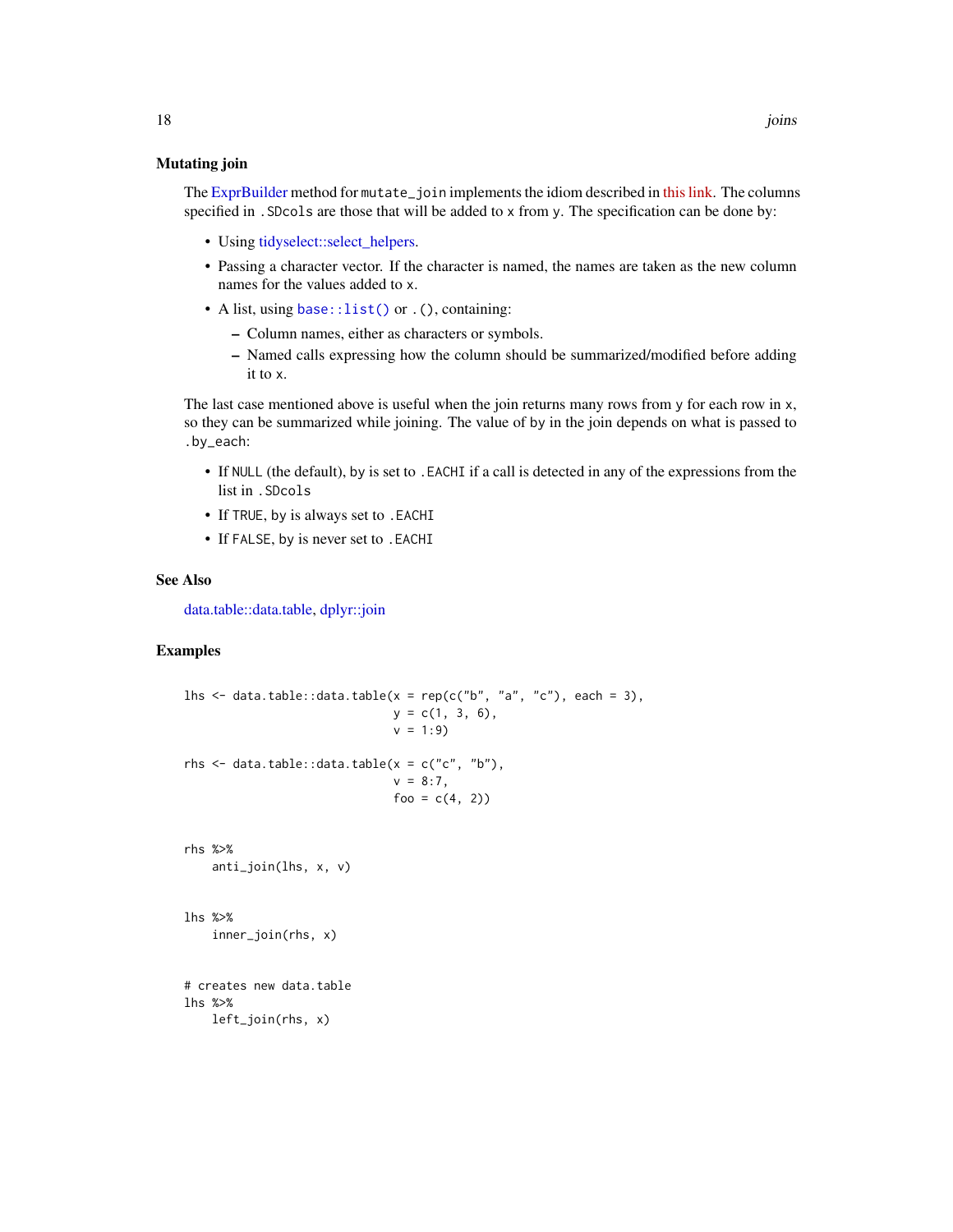<span id="page-18-0"></span>key\_by 19

```
# would modify lhs by reference
lhs %>%
   start_expr %>%
   mutate_join(rhs, x, .SDcols = c("foo", rhs.v = "v"))# would modify rhs by reference, summarizing 'y' before adding it.
rhs %>%
   start_expr %>%
   mutate\_join(lhs, x, .SDCols = .(y = mean(y)))# creates new data.table
lhs %>%
    right_join(rhs, x)
# keep only columns from lhs
lhs %>%
   semi_join(rhs, x)
```
key\_by *Set key to group by*

#### Description

Group by setting key of the input.

#### Usage

```
key_by(.data, ...)
## S3 method for class 'ExprBuilder'
key_by(.data, ...,
  .parse = getOption("table.express.parse", FALSE),
  .chain = getOption("table.express.chain", TRUE))
## S3 method for class 'data.table'
key_by(.data, ...)
```

| .data  | Object to be grouped and subsequently keyed.                                                                      |
|--------|-------------------------------------------------------------------------------------------------------------------|
| .      | Arguments for the specific methods.                                                                               |
| .parse | Logical. Whether to apply $r$ lang:: $parse_{\text{expr}}()$ to obtain the expressions.                           |
| .chain | Logical. Should a new frame be automatically chained to the expression if the<br>clause being set already exists? |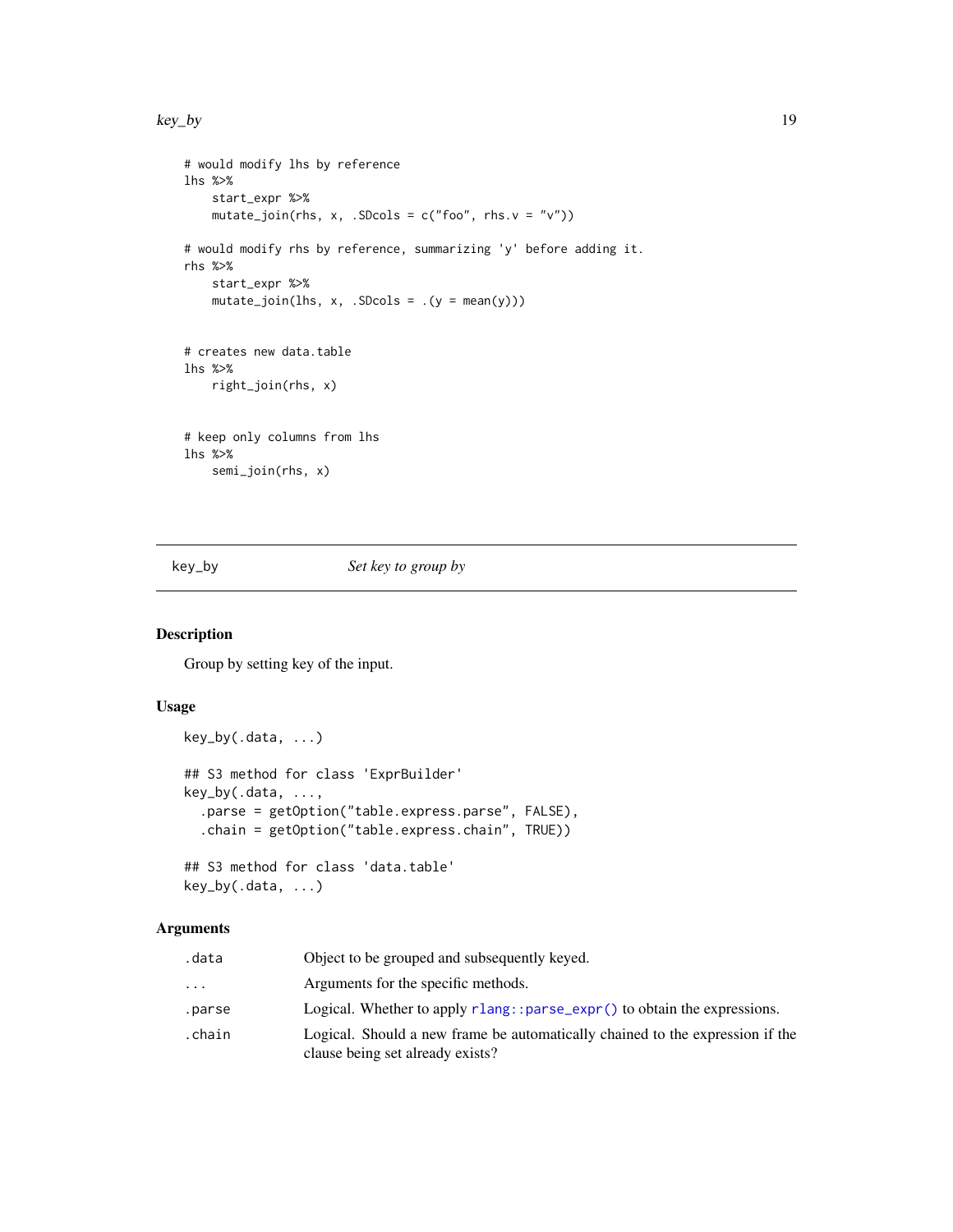#### Details

Everything in ... will be wrapped in a call to list. Its contents work like Clauses for grouping on columns. The keyby inside the [data.table::data.table](#page-0-0) frame.

To see more examples, check the [vignette,](https://asardaes.github.io/table.express/articles/table.express.html) or the [table.express-package](#page-2-1) entry.

### Examples

```
data("mtcars")
data.table::as.data.table(mtcars) %>%
   start_expr %>%
   key_by(cyl, gear)
```
<span id="page-19-1"></span>mutate-table.express *Add or update columns*

#### Description

Add or update columns of a [data.table::data.table,](#page-0-0) possibly by reference using [:=](#page-0-0).

#### Usage

```
## S3 method for class 'ExprBuilder'
mutate(.data, ..., .sequential = FALSE,
  .unquote_names = TRUE, .parse = getOption("table.express.parse",
  FALSE), .chain = getOption("table.express.chain", TRUE))
## S3 method for class 'EagerExprBuilder'
mutate(.data, ...,
  .parent_env = rlang::caller_env())
## S3 method for class 'data.table'
mutate(.data, ...)
```

| .data       | An instance of ExprBuilder.                                                                                       |
|-------------|-------------------------------------------------------------------------------------------------------------------|
| .           | Mutation clauses.                                                                                                 |
| .sequential | If TRUE, each expression in is assigned to a separate frame in order to enable<br>usage of newly created columns. |
|             | .unquote_names Passed to rlang::enexprs(). Set to FALSE if you want to pass the single :=<br>expression.          |
| .parse      | Logical. Whether to apply rlang::parse_expr() to obtain the expressions.                                          |
| .chain      | Logical. Should a new frame be automatically chained to the expression if the<br>clause being set already exists? |
| .parent_env | $See end\_expr()$                                                                                                 |

<span id="page-19-0"></span>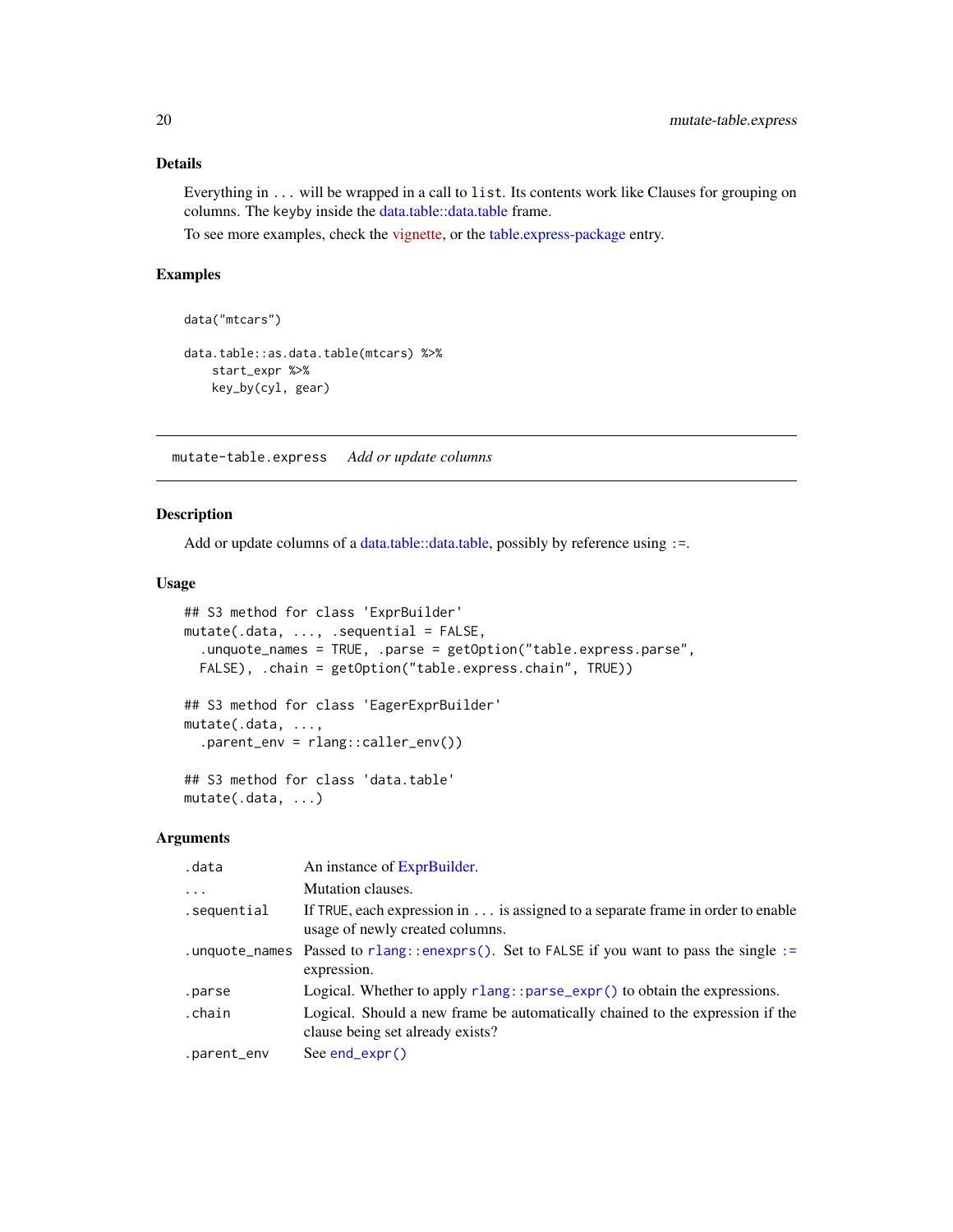<span id="page-20-0"></span>mutate\_sd 21

#### Details

To see more examples, check the [vignette,](https://asardaes.github.io/table.express/articles/table.express.html) or the [table.express-package](#page-2-1) entry.

#### Examples

```
data("mtcars")
data.table::as.data.table(mtcars) %>%
   start_expr %>%
   mutate(mpg_squared = mpg ^ 2)
```
#### mutate\_sd *Mutate subset of data*

#### Description

Like [mutate-table.express](#page-19-1) but possibly recycling calls.

#### Usage

```
mutate_sd(.data, .SDcols, .how = identity, ...)
## S3 method for class 'ExprBuilder'
mutate_sd(.data, .SDcols, .how = identity, ...,
  .pairwise = TRUE, .prefix, .suffix,
  .parse = getOption("table.express.parse", FALSE),
  .chain = getOption("table.express.chain", TRUE))
## S3 method for class 'EagerExprBuilder'
mutate_sd(.data, ...,
  .parent_env = rlang::caller_env())
## S3 method for class 'data.table'
mutate_sd(.data, ...)
```

| .data   | An instance of ExprBuilder.                                                                                                                                                                                                                                              |
|---------|--------------------------------------------------------------------------------------------------------------------------------------------------------------------------------------------------------------------------------------------------------------------------|
| .SDcols | See data.table::data.table and the details here.                                                                                                                                                                                                                         |
| . how   | The function(s) or function call(s) that will perform the transformation. If many,<br>a list should be used, either with $list()$ or $.()$ . If the list is named, the names<br>will be used for the new columns' names. Lambdas specified as formulas are<br>supported. |
| .       | Possibly more arguments for <i>all</i> functions/calls in . how.                                                                                                                                                                                                         |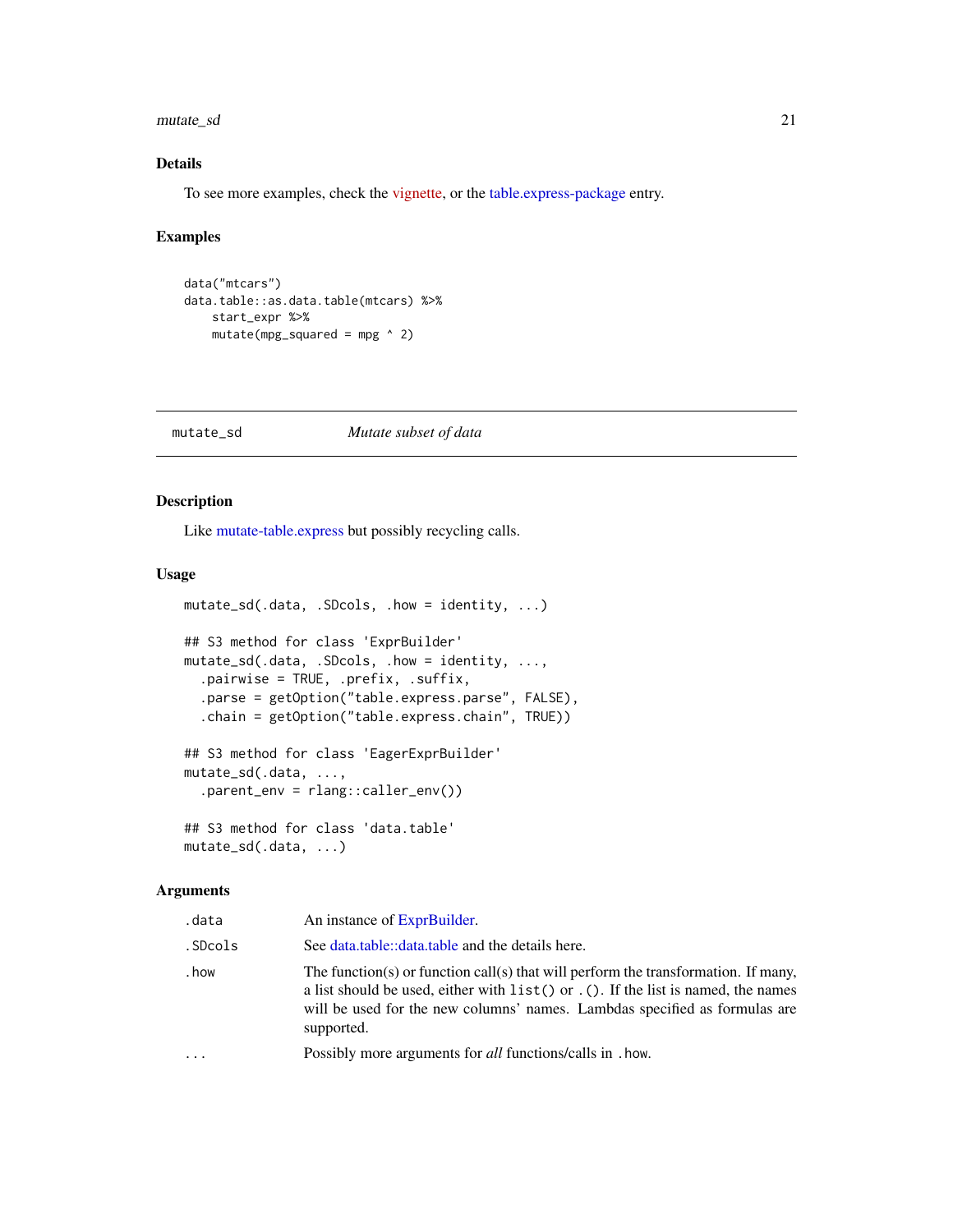<span id="page-21-0"></span>

| .pairwise        | If FALSE, each function in . how is applied to each column in . SDcols (like a<br>cartesian product).                                      |
|------------------|--------------------------------------------------------------------------------------------------------------------------------------------|
| .prefix, .suffix |                                                                                                                                            |
|                  | Only relevant when , how is a function: add a prefix or suffix to the new column's<br>name. If neither is missing, .prefix has preference. |
| .parse           | Logical. Whether to apply $rlang: sparse\_expr()$ to obtain the expressions.                                                               |
| .chain           | Logical. Should a new frame be automatically chained to the expression if the<br>clause being set already exists?                          |
| .parent_env      | See $end\_expr()$                                                                                                                          |

#### Details

This function works similar to [transmute\\_sd\(\)](#page-27-1) but keeps all columns and *can* modify by reference, like [mutate-table.express.](#page-19-1) It can serve like [dplyr's scoped mutation variants](#page-0-0) depending on what's given to .SDcols.

Additionally, .SDcols supports:

- [tidyselect::select\\_helpers](#page-0-0)
- A predicate using the . COL pronoun that should return a single logical when . COL is replaced by a *column* of the data.
- A formula using . or .x instead of the aforementioned .COL.

The caveat is that the expression is evaluated eagerly, i.e. with the currently captured data.table. Consider using [chain\(\)](#page-5-1) to explicitly capture intermediate results as actual data.tables.

To see more examples, check the [vignette,](https://asardaes.github.io/table.express/articles/table.express.html) or the [table.express-package](#page-2-1) entry.

#### Examples

```
data("mtcars")
data.table::as.data.table(mtcars) %>%
    start_expr %>%
    mutate_sd(c("mpg", "cyl"), \sim .x * 2)
```
<span id="page-21-1"></span>nest\_expr *Nest expressions as a functional chain*

#### **Description**

Nest expressions as a functional chain

#### Usage

```
nest\_expr(..., .start = TRUE, .end = .start,.parse = getOption("table.express.parse", FALSE))
```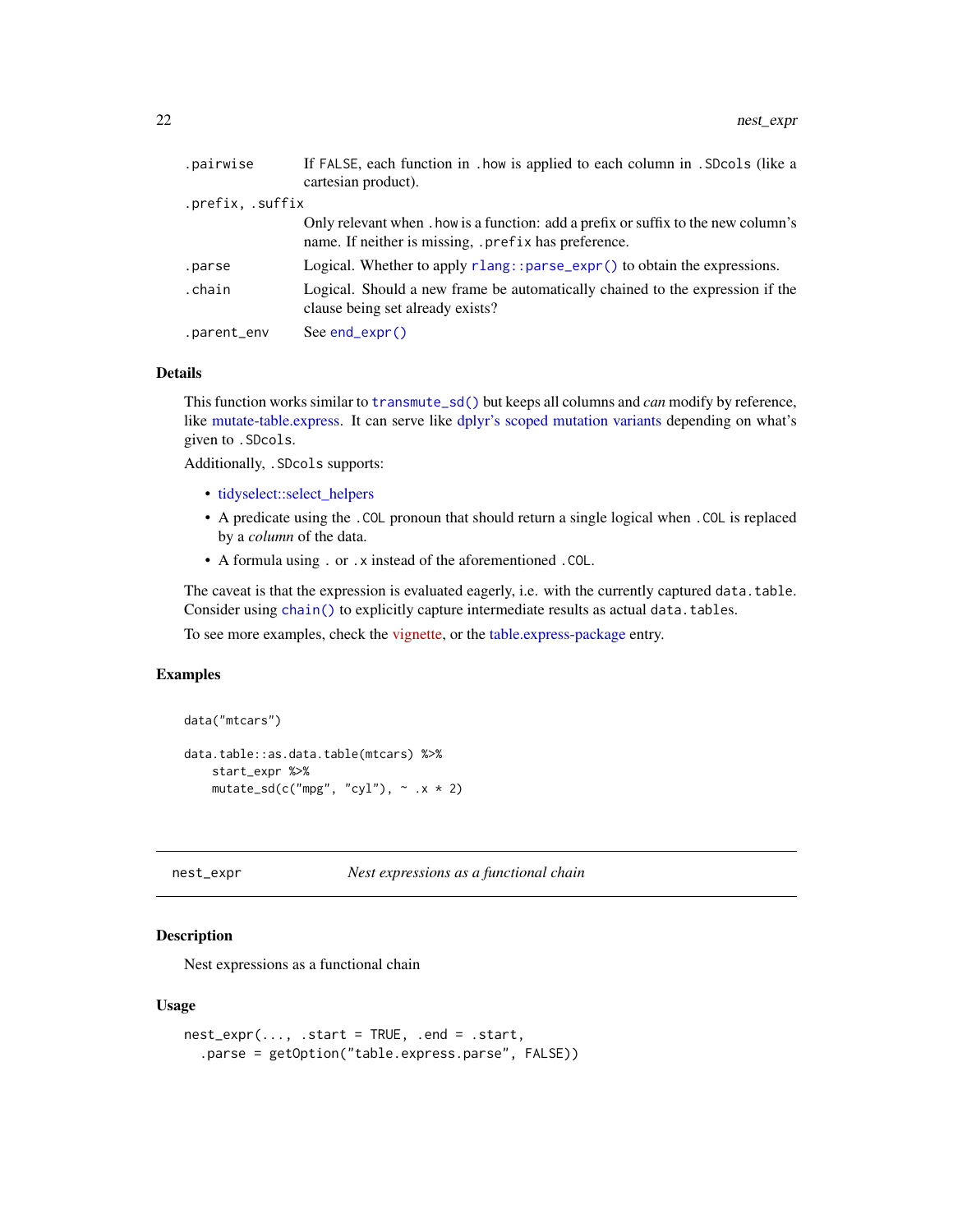#### <span id="page-22-0"></span>Arguments

| $\ddotsc$ | Expressions that will be part of the functional chain.                   |
|-----------|--------------------------------------------------------------------------|
| .start    | Whether to add a start_expr() call at the beginning of the chain.        |
| .end      | Whether to add an $end_{expr}()$ call at the end of the chain.           |
| .parse    | Logical. Whether to apply rlang::parse_expr() to obtain the expressions. |

#### Details

All expressions in ... are "collapsed" with [%>%](#page-0-0), passing the [ExprBuilder'](#page-8-1)s captured data.table as the initial parameter. Names are silently dropped.

The chain is evaluated eagerly and saved in the ExprBuilder instance to be used during final expression evaluation.

To see more examples, check the [vignette,](https://asardaes.github.io/table.express/articles/table.express.html) or the [table.express-package](#page-2-1) entry.

<span id="page-22-1"></span>order\_by-table.express

*Order by clause*

#### Description

Clause for ordering rows.

#### Usage

```
order_by(.data, ...)
## S3 method for class 'ExprBuilder'
order_by(.data, ..., .collapse,
  .parse = getOption("table.express.parse", FALSE),
  .chain = getOption("table.express.chain", TRUE))
## S3 method for class 'data.table'
```
order\_by(.data, ...)

| .data     | The input data.                                                                                                   |
|-----------|-------------------------------------------------------------------------------------------------------------------|
| .         | Arguments for the specific methods.                                                                               |
| .collapse | Ignored. See details.                                                                                             |
| .parse    | Logical. Whether to apply $rlang::parse\_expr()$ to obtain the expressions.                                       |
| .chain    | Logical. Should a new frame be automatically chained to the expression if the<br>clause being set already exists? |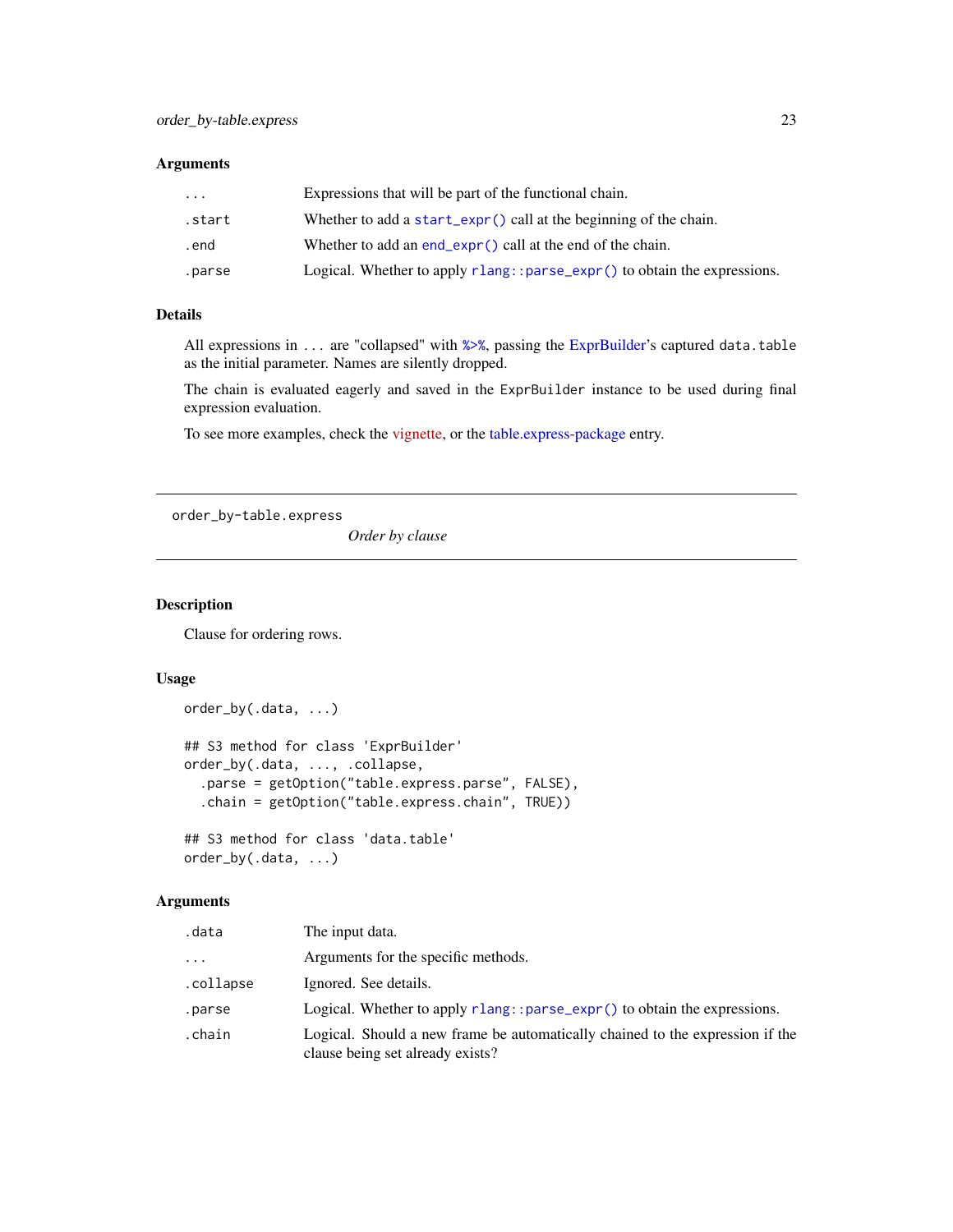#### <span id="page-23-0"></span>Details

The [ExprBuilder](#page-8-1) method dispatches to [where-table.express,](#page-28-1) but doesn't forward the .collapse argument.

To see more examples, check the [vignette,](https://asardaes.github.io/table.express/articles/table.express.html) or the [table.express-package](#page-2-1) entry.

#### Examples

```
data("mtcars")
```

```
data.table::as.data.table(mtcars) %>%
   order_by(-cyl, gear)
```
select-table.express *Select clause*

#### Description

Select columns of a [data.table::data.table.](#page-0-0)

#### Usage

```
## S3 method for class 'ExprBuilder'
select(.data, ..., .negate = FALSE,
  .parse = getOption("table.express.parse", FALSE),
  .chain = getOption("table.express.chain", TRUE))
## S3 method for class 'EagerExprBuilder'
select(.data, ...,
  .parent_env = rlang::caller_env())
## S3 method for class 'data.table'
select(.data, ...)
```

| .data       | An instance of ExprBuilder.                                                                                         |
|-------------|---------------------------------------------------------------------------------------------------------------------|
| $\cdots$    | Clause for selecting columns. For j inside the data. table's frame.                                                 |
| .negate     | Whether to negate the selection semantics and keep only columns that do <i>not</i><br>match what's given in $\dots$ |
| .parse      | Logical. Whether to apply rlang::parse_expr() to obtain the expressions.                                            |
| .chain      | Logical. Should a new frame be automatically chained to the expression if the<br>clause being set already exists?   |
| .parent_env | See $end\_expr()$                                                                                                   |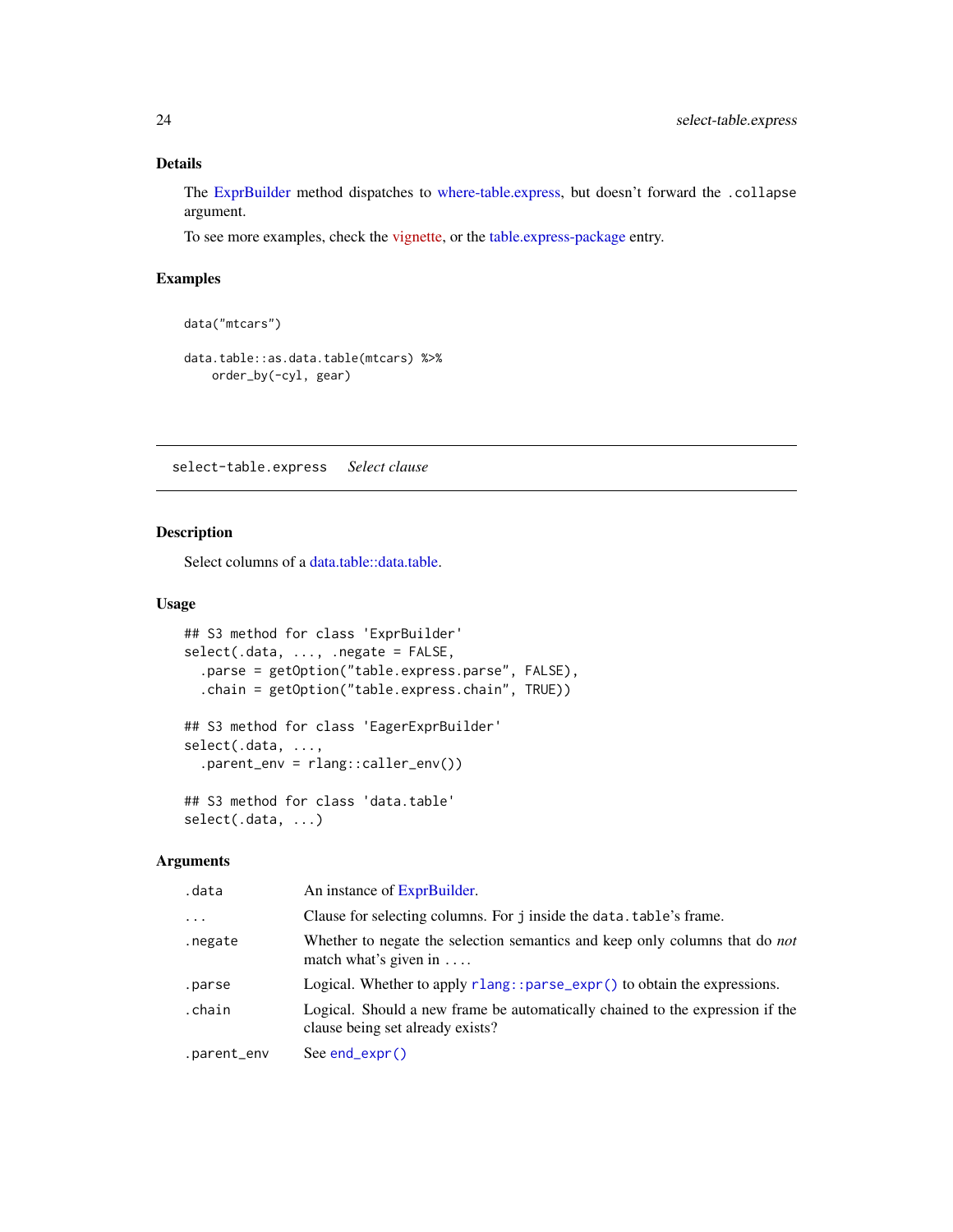#### <span id="page-24-0"></span>start\_expr 25

#### Details

The expressions in ... support [tidyselect::select\\_helpers.](#page-0-0)

To see more examples, check the [vignette,](https://asardaes.github.io/table.express/articles/table.express.html) or the [table.express-package](#page-2-1) entry.

#### Examples

```
data("mtcars")
```

```
data.table::as.data.table(mtcars) %>%
   select(mpg:cyl)
```
<span id="page-24-1"></span>start\_expr *Start expression*

#### Description

Start building an expression.

#### Usage

```
start_expr(.data, ...)
## S3 method for class 'data.table'
start_expr(.data, ...,
  .verbose = getOption("table.express.verbose", FALSE))
```
#### Arguments

| .data                   | Optionally, something to capture for the expression.                      |
|-------------------------|---------------------------------------------------------------------------|
| $\cdot$ $\cdot$ $\cdot$ | Arguments for the specific methods.                                       |
| .verbose                | Whether to print more information during the expression-building process. |

#### Details

The [data.table::data.table](#page-0-0) method returns an [ExprBuilder](#page-8-1) instance.

To see more examples, check the [vignette,](https://asardaes.github.io/table.express/articles/table.express.html) or the [table.express-package](#page-2-1) entry.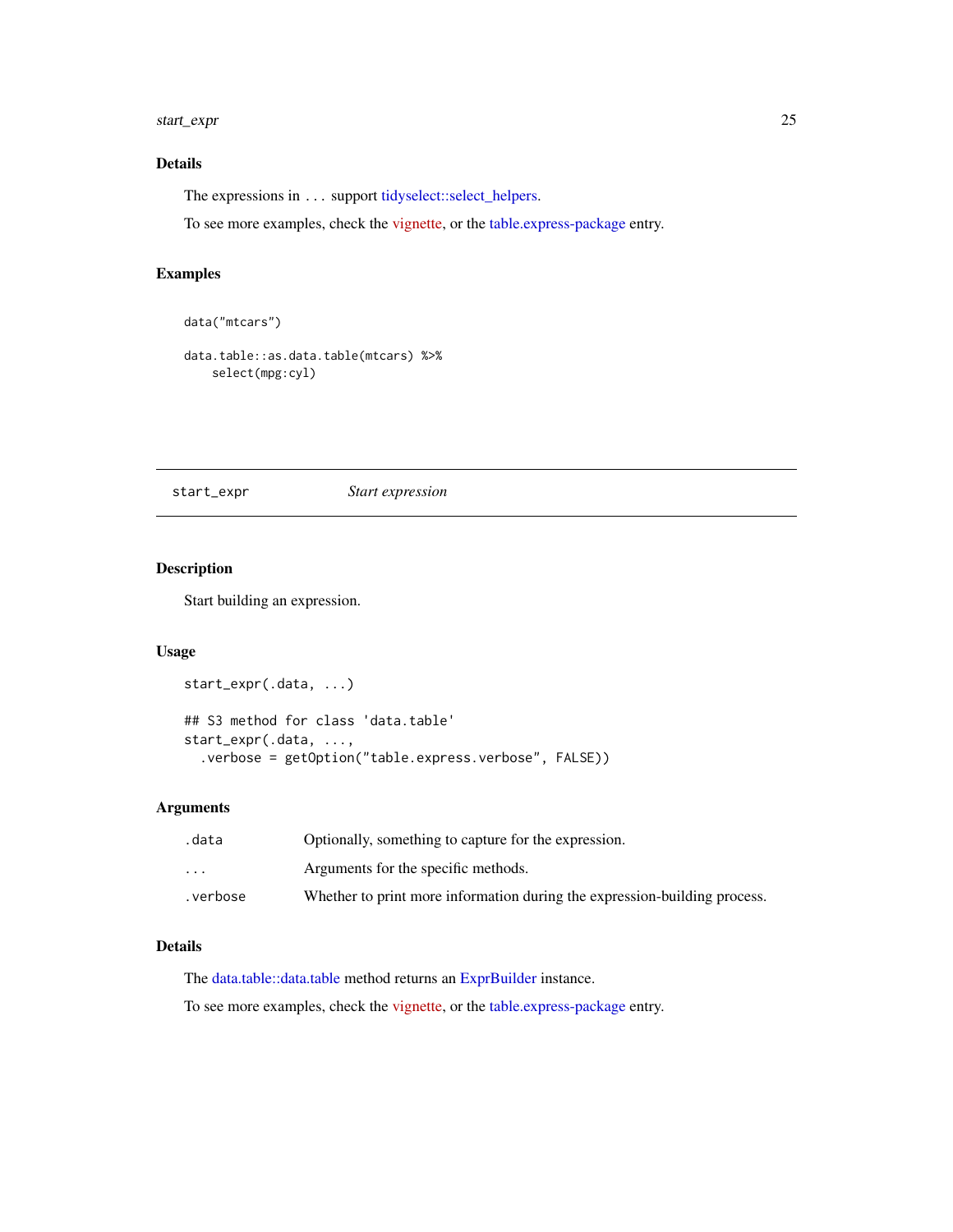```
summarize-table.express
```
*Summarize columns*

#### Description

Compute summaries for columns, perhaps by group.

#### Usage

```
## S3 method for class 'ExprBuilder'
summarize(.data, ...,
  .parse = getOption("table.express.parse", FALSE),
  .chain = getOption("table.express.chain", TRUE))
## S3 method for class 'ExprBuilder'
summarise(.data, ...,
  .parse = getOption("table.express.parse", FALSE),
  .chain = getOption("table.express.chain", TRUE))
## S3 method for class 'EagerExprBuilder'
summarize(.data, ...,
  .parent_env = rlang::caller_env())
## S3 method for class 'EagerExprBuilder'
summarise(.data, ...,
  .parent_env = rlang::caller_env())
## S3 method for class 'data.table'
summarize(.data, ...)
## S3 method for class 'data.table'
summarise(.data, ...)
```

| .data       | An instance of ExprBuilder.                                                                                       |
|-------------|-------------------------------------------------------------------------------------------------------------------|
| $\cdots$    | Clauses for transmuting columns. For j inside the data.table's frame.                                             |
| .parse      | Logical. Whether to apply rlang:: parse_expr() to obtain the expressions.                                         |
| .chain      | Logical. Should a new frame be automatically chained to the expression if the<br>clause being set already exists? |
| .parent_env | $See end\_expr()$                                                                                                 |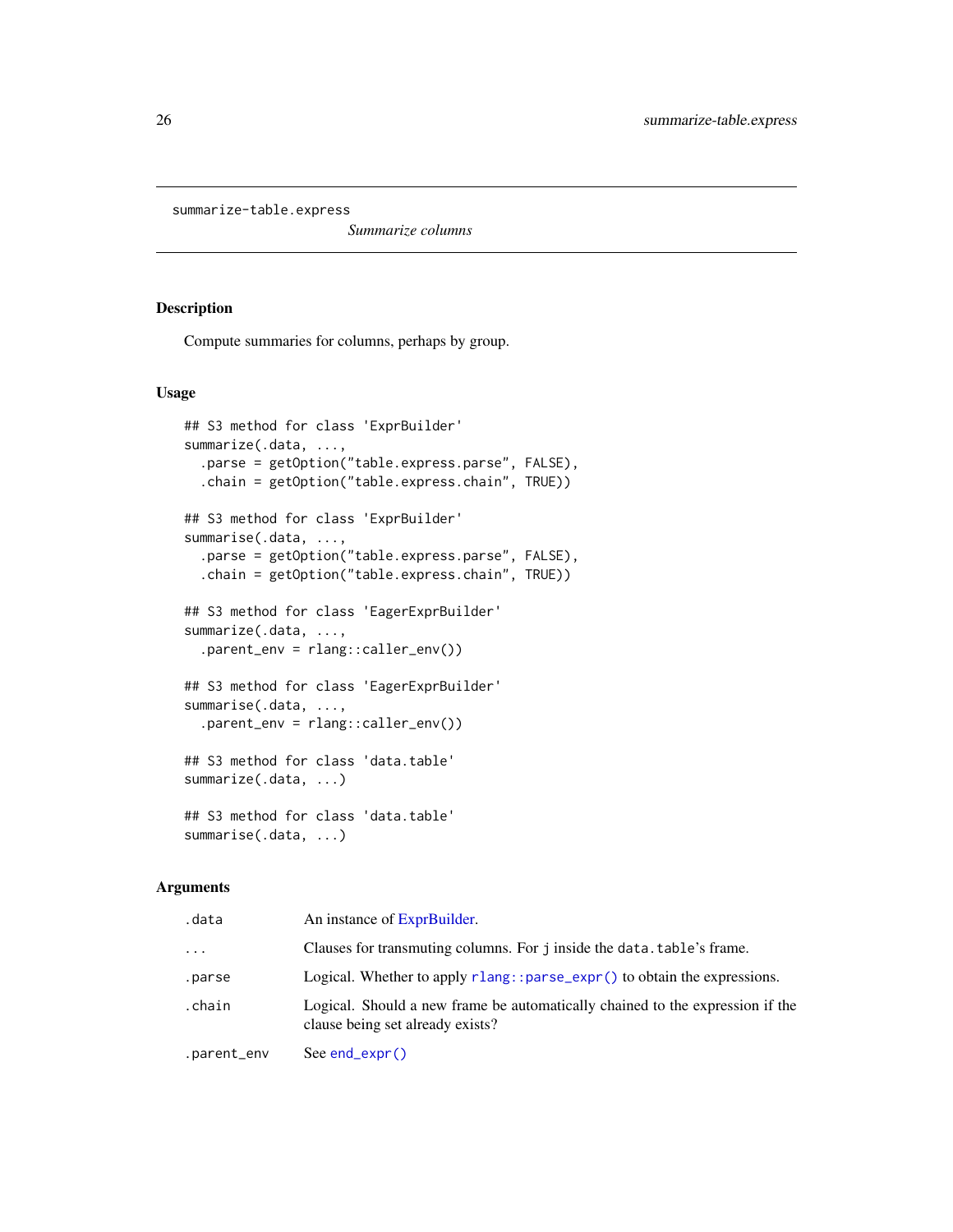#### <span id="page-26-0"></span>Details

The built expression is similar to what transmute builds, but the function also checks that the results have length 1.

To see more examples, check the [vignette,](https://asardaes.github.io/table.express/articles/table.express.html) or the [table.express-package](#page-2-1) entry.

<span id="page-26-1"></span>transmute-table.express

*Compute new columns*

#### Description

Compute and keep only new columns.

#### Usage

```
## S3 method for class 'ExprBuilder'
transmute(.data, ..., .enlist = TRUE,
  .parse = getOption("table.express.parse", FALSE),
  .chain = getOption("table.express.chain", TRUE))
## S3 method for class 'EagerExprBuilder'
transmute(.data, ...,
  .parent_env = rlang::caller_env())
## S3 method for class 'data.table'
transmute(.data, ...)
```
#### Arguments

| .data       | An instance of ExprBuilder.                                                                                       |
|-------------|-------------------------------------------------------------------------------------------------------------------|
| $\ddots$    | Clauses for transmuting columns. For j inside the data, table's frame.                                            |
| .enlist     | See details.                                                                                                      |
| .parse      | Logical. Whether to apply $rlang:parse\_expr()$ to obtain the expressions.                                        |
| .chain      | Logical. Should a new frame be automatically chained to the expression if the<br>clause being set already exists? |
| .parent_env | See $end$ ( $\times$ pr()                                                                                         |

#### Details

Everything in ... is wrapped in a call to list by default. If only one expression is given, you can set .enlist to FALSE to skip the call to list.

To see more examples, check the [vignette,](https://asardaes.github.io/table.express/articles/table.express.html) or the [table.express-package](#page-2-1) entry.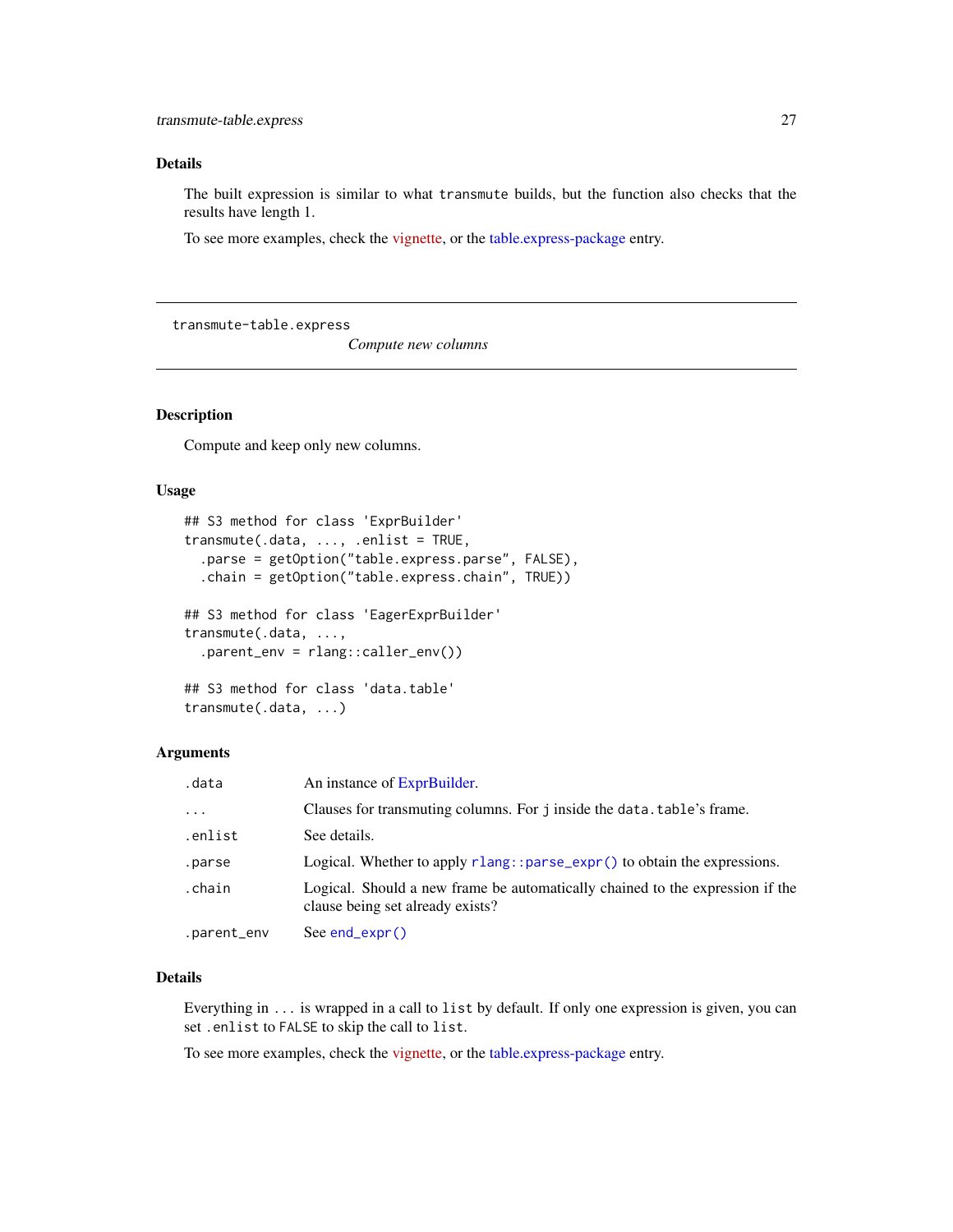#### Examples

```
data("mtcars")
data.table::as.data.table(mtcars) %>%
   transmute(ans = mpg * 2)
```
<span id="page-27-1"></span>transmute\_sd *Transmute subset of data*

#### Description

Like [transmute-table.express](#page-26-1) but for a single call and maybe specifying . SDcols.

#### Usage

```
transmute_s d(.data, .SDCols = everything(), .how = identity, ...)## S3 method for class 'ExprBuilder'
transmute_sd(.data, .SDcols = everything(),
  .how = identity, ..., .parse = getOption("table.express.parse",
 FALSE), .chain = getOption("table.express.chain", TRUE))
## S3 method for class 'EagerExprBuilder'
transmute_sd(.data, ...,
  .parent_env = rlang::caller_env())
## S3 method for class 'data.table'
transmute_sd(.data, ...)
```

| .data       | An instance of ExprBuilder.                                                                                                                                                                                                                                             |
|-------------|-------------------------------------------------------------------------------------------------------------------------------------------------------------------------------------------------------------------------------------------------------------------------|
| .SDcols     | See data.table::data.table and the details here.                                                                                                                                                                                                                        |
| . how       | The function(s) or function call(s) that will perform the transformation. If many,<br>a list should be used, either with $list()$ or $.(.)$ If the list is named, the names<br>will be used for the new columns' names. Lambdas specified as formulas are<br>supported. |
| .           | Possibly more arguments for <i>all</i> functions/calls in . how.                                                                                                                                                                                                        |
| .parse      | Logical. Whether to apply $rlang:parse\_expr()$ to obtain the expressions.                                                                                                                                                                                              |
| .chain      | Logical. Should a new frame be automatically chained to the expression if the<br>clause being set already exists?                                                                                                                                                       |
| .parent_env | $See end\_expr()$                                                                                                                                                                                                                                                       |

<span id="page-27-0"></span>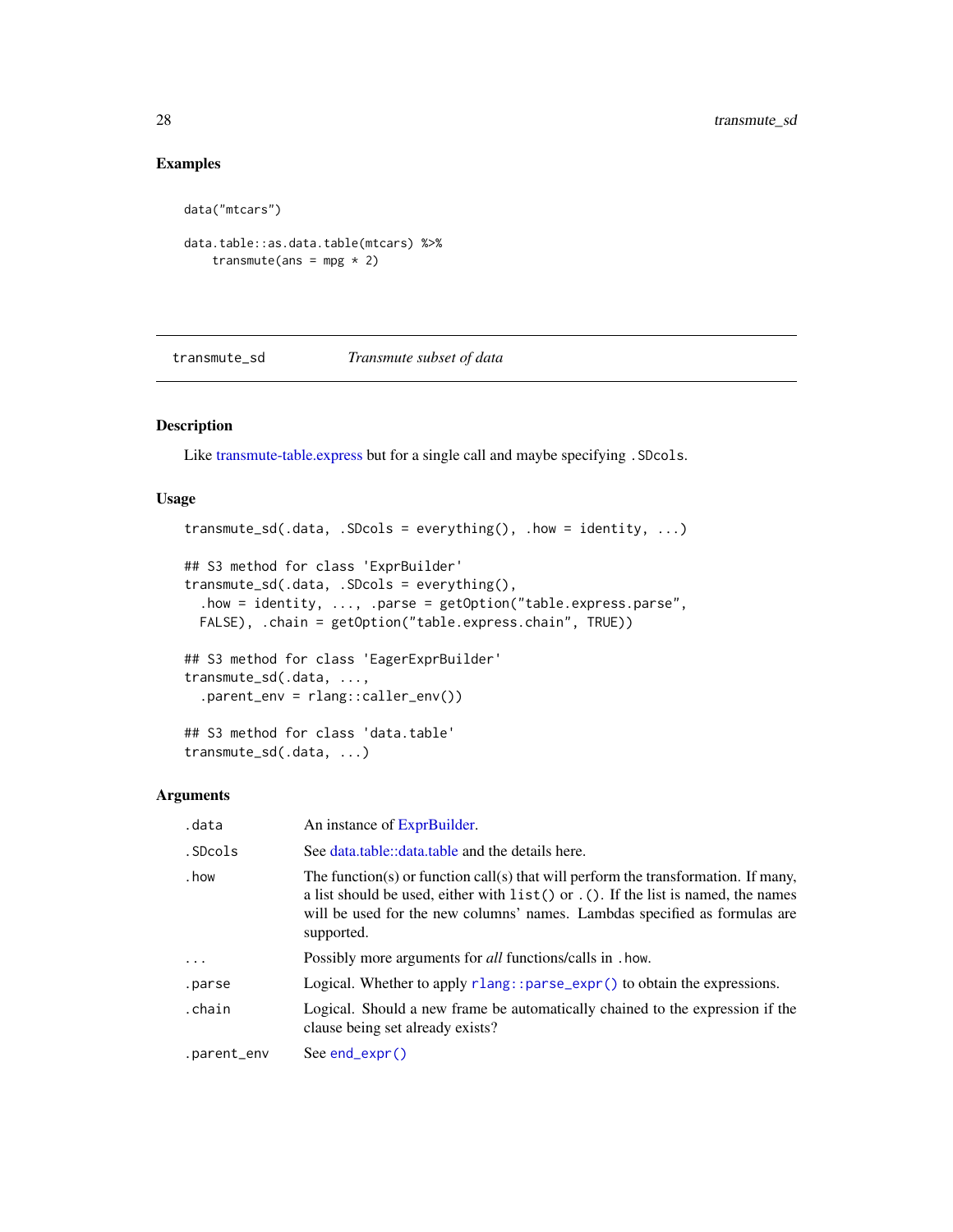#### <span id="page-28-0"></span>Details

Like [transmute-table.express,](#page-26-1) this function never modifies the input by reference. This function adds/chains a select expression that will be evaluated by [data.table::data.table,](#page-0-0) possibly specifying the helper function .transmute\_matching, which is assigned to the final expression's evaluation environment when calling [end\\_expr\(\)](#page-7-1) (i.e., [ExprBuilder'](#page-8-1)s eval method).

Said function supports two pronouns that can be used by .how and .SDcols:

- .COL: the actual values of the column.
- .COLNAME: the name of the column currently being evaluated.

Additionally, lambdas specified as formulas are also supported. In those cases, .x is equivalent to .COL and .y to .COLNAME.

Unlike a call like  $DT[,$  (vars) := expr], . SDcols can be created dynamically with an expression that evaluates to something that would be used in place of vars *without* eagerly using the captured data.table. See the examples here or in [table.express-package.](#page-2-1)

#### Examples

```
data("mtcars")
data.table::as.data.table(mtcars) %>%
    transmute_sd(\sim grepl("\simd", .y), \sim .x \star 2)
data.table::as.data.table(mtcars) %>%
```

```
transmute_sd(\sim is.numeric(.x), \sim .x * 2)
```
<span id="page-28-1"></span>where-table.express *Where clause*

#### **Description**

Clause for subsetting rows.

#### Usage

```
where(.data, ...)
## S3 method for class 'ExprBuilder'
where(.data, ..., which, .collapse = x,
  .parse = getOption("table.express.parse", FALSE),
  .chain = getOption("table.express.chain", TRUE))
## S3 method for class 'data.table'
where(.data, ...)
```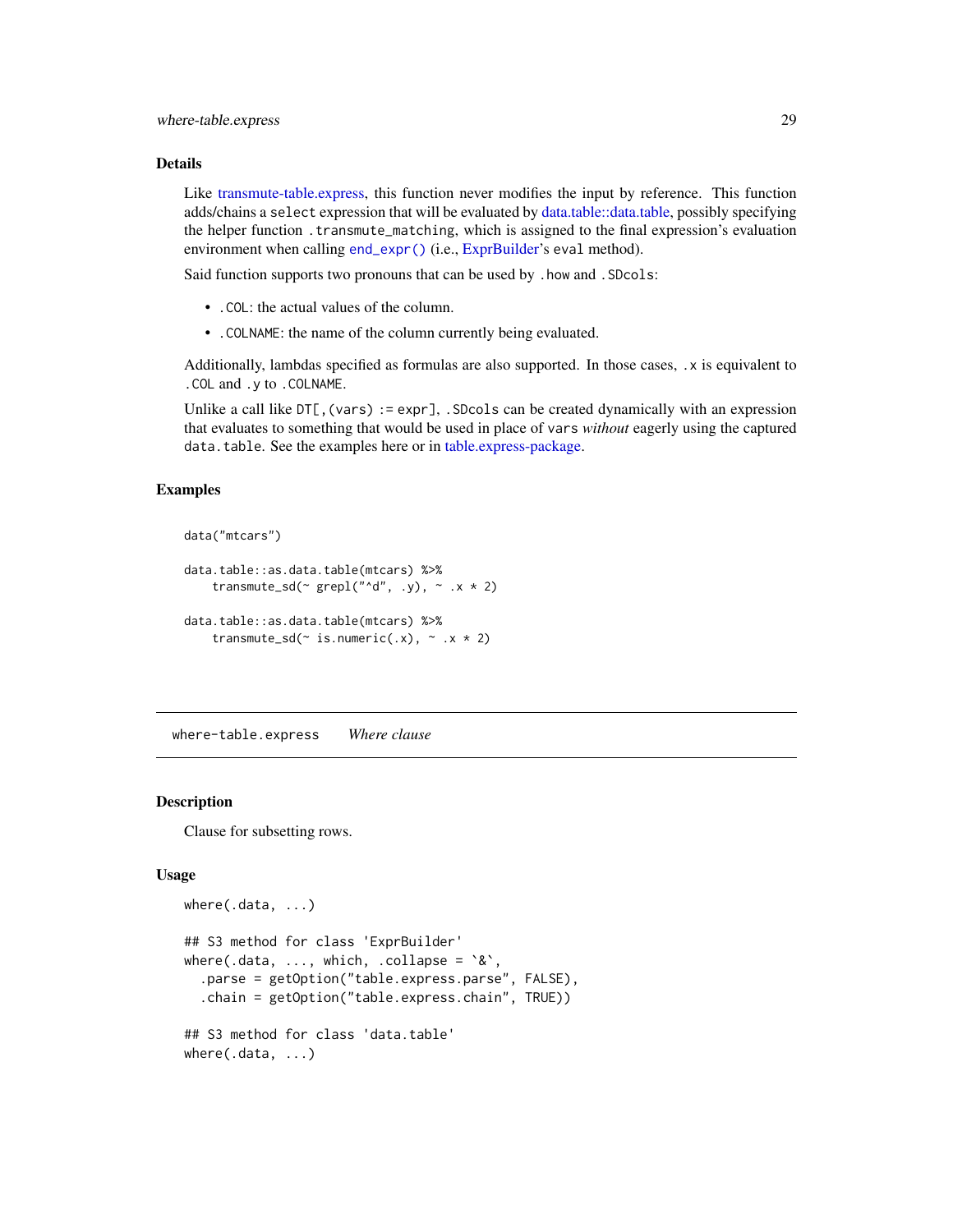#### <span id="page-29-0"></span>Arguments

| .data     | The input data.                                                                                                   |
|-----------|-------------------------------------------------------------------------------------------------------------------|
| $\cdots$  | Arguments for the specific methods.                                                                               |
| which     | Passed to data.table::data.table.                                                                                 |
| .collapse | A boolean function which will be used to "concatenate" all conditions in                                          |
| .parse    | Logical. Whether to apply $rlang: sparse\_expr()$ to obtain the expressions.                                      |
| .chain    | Logical. Should a new frame be automatically chained to the expression if the<br>clause being set already exists? |

#### Details

For [ExprBuilder,](#page-8-1) the expressions in ... can call [nest\\_expr\(\)](#page-21-1), and are eagerly nested if they do. The [data.table::data.table](#page-0-0) method is lazy, so it expects another verb to follow *afterwards*. To see more examples, check the [vignette,](https://asardaes.github.io/table.express/articles/table.express.html) or the [table.express-package](#page-2-1) entry.

#### Examples

```
data("mtcars")
```

```
data.table::as.data.table(mtcars) %>%
   start_expr %>%
   where(vs == 0, am == 1)
```

```
data.table::as.data.table(mtcars) %>%
   where(vs == 0) %>%
   transmute(mpg = round(mpg))
```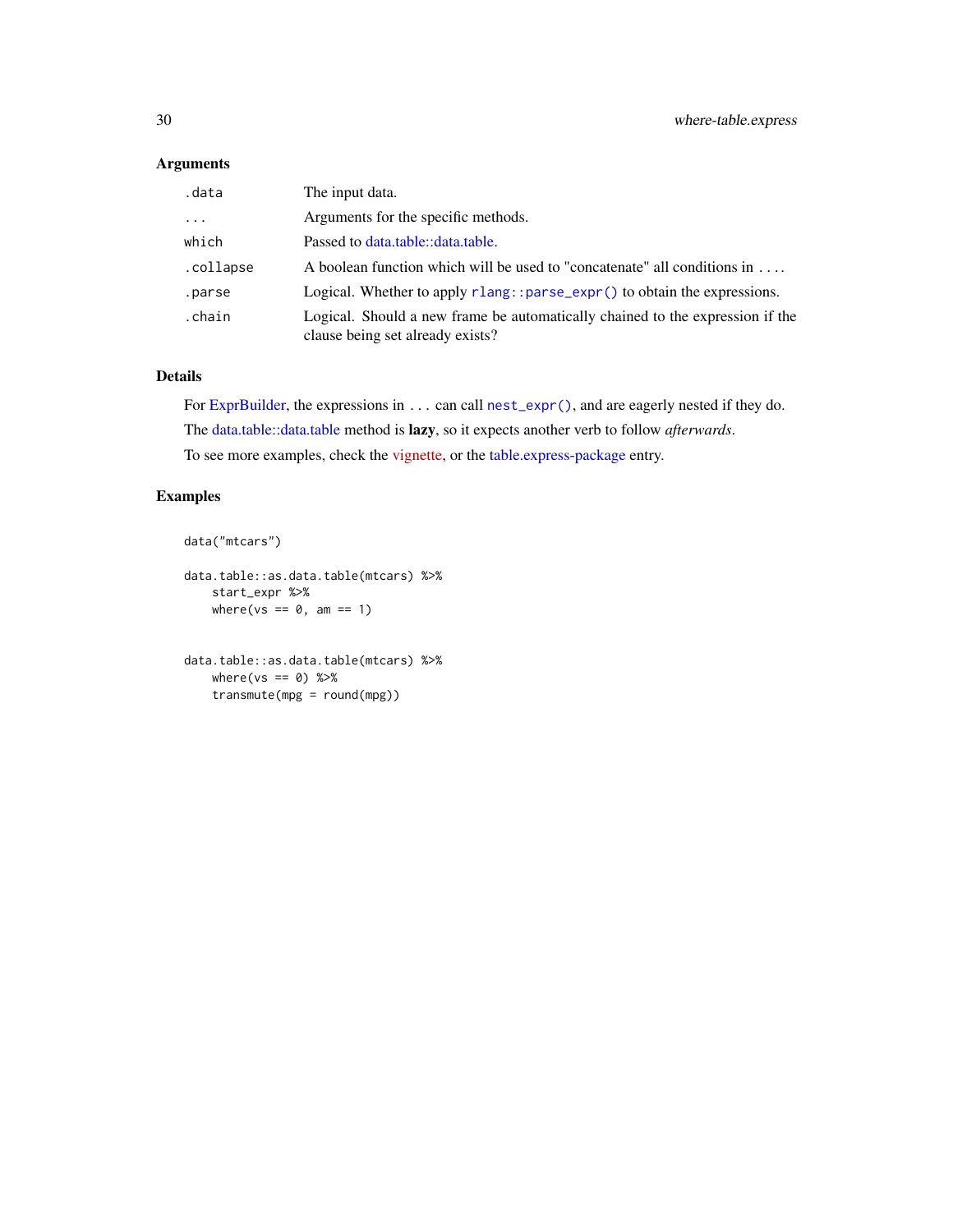# <span id="page-30-0"></span>**Index**

∗Topic datasets EagerExprBuilder, [8](#page-7-0) ExprBuilder, [9](#page-8-0) :=, *[20](#page-19-0)* %>%, *[23](#page-22-0)* anti\_join.data.table *(*joins*)*, [16](#page-15-0) anti\_join.ExprBuilder *(*joins*)*, [16](#page-15-0) arrange-table.express, [5](#page-4-0) arrange.data.table *(*arrange-table.express*)*, [5](#page-4-0) arrange.ExprBuilder *(*arrange-table.express*)*, [5](#page-4-0) base::eval(), *[9](#page-8-0)* base::list(), *[18](#page-17-0)* chain, [6](#page-5-0) chain(), *[10](#page-9-0)*, *[14](#page-13-0)*, *[17](#page-16-0)*, *[22](#page-21-0)* data.table, *[3](#page-2-0)*, *[17](#page-16-0)* data.table::copy(), *[8,](#page-7-0) [9](#page-8-0)* data.table::data.table, *[8,](#page-7-0) [9](#page-8-0)*, *[11–](#page-10-0)[15](#page-14-0)*, *[17,](#page-16-0) [18](#page-17-0)*, *[20,](#page-19-0) [21](#page-20-0)*, *[24,](#page-23-0) [25](#page-24-0)*, *[28–](#page-27-0)[30](#page-29-0)* data.table::merge, *[17](#page-16-0)* distinct-table.express, [7](#page-6-0) distinct.data.table *(*distinct-table.express*)*, [7](#page-6-0) distinct.ExprBuilder *(*distinct-table.express*)*, [7](#page-6-0) dplyr, *[3](#page-2-0)* dplyr's scoped mutation variants, *[22](#page-21-0)* dplyr::filter(), *[11](#page-10-0)* dplyr::join, *[18](#page-17-0)* EagerExprBuilder, [8,](#page-7-0) *[10](#page-9-0)*, *[12,](#page-11-0) [13](#page-12-0)*, *[17](#page-16-0)* end\_expr, [8](#page-7-0) end\_expr(), *[6](#page-5-0)*, *[17](#page-16-0)*, *[20](#page-19-0)*, *[22–](#page-21-0)[24](#page-23-0)*, *[26–](#page-25-0)[29](#page-28-0)* ExprBuilder, *[6](#page-5-0)[–8](#page-7-0)*, [9,](#page-8-0) *[10–](#page-9-0)[15](#page-14-0)*, *[17,](#page-16-0) [18](#page-17-0)*, *[20,](#page-19-0) [21](#page-20-0)*, *[23](#page-22-0)[–30](#page-29-0)* extrema\_by, [10](#page-9-0)

```
filter-table.express, 11
filter.data.table
        (filter-table.express), 11
filter.ExprBuilder
        (filter-table.express), 11
filter_on, 12
filter_sd, 13
frame_append, 14
full_join.data.table (joins), 16
full_join.ExprBuilder (joins), 16
group_by-table.express, 15
group_by.data.table
        (group_by-table.express), 15
group_by.ExprBuilder
        (group_by-table.express), 15
inner_join.data.table (joins), 16
inner_join.ExprBuilder (joins), 16
joins, 16
key_by, 19
left_join.data.table (joins), 16
left_join.ExprBuilder (joins), 16
max_by (extrema_by), 10
min_by (extrema_by), 10
mutate-table.express, 10, 12, 13, 17, 20,
        21, 22
mutate.data.table
        (mutate-table.express), 20
mutate.EagerExprBuilder
        (mutate-table.express), 20
mutate.ExprBuilder
        (mutate-table.express), 20
mutate_join (joins), 16
mutate_sd, 21
```

```
nest_expr, 22
```